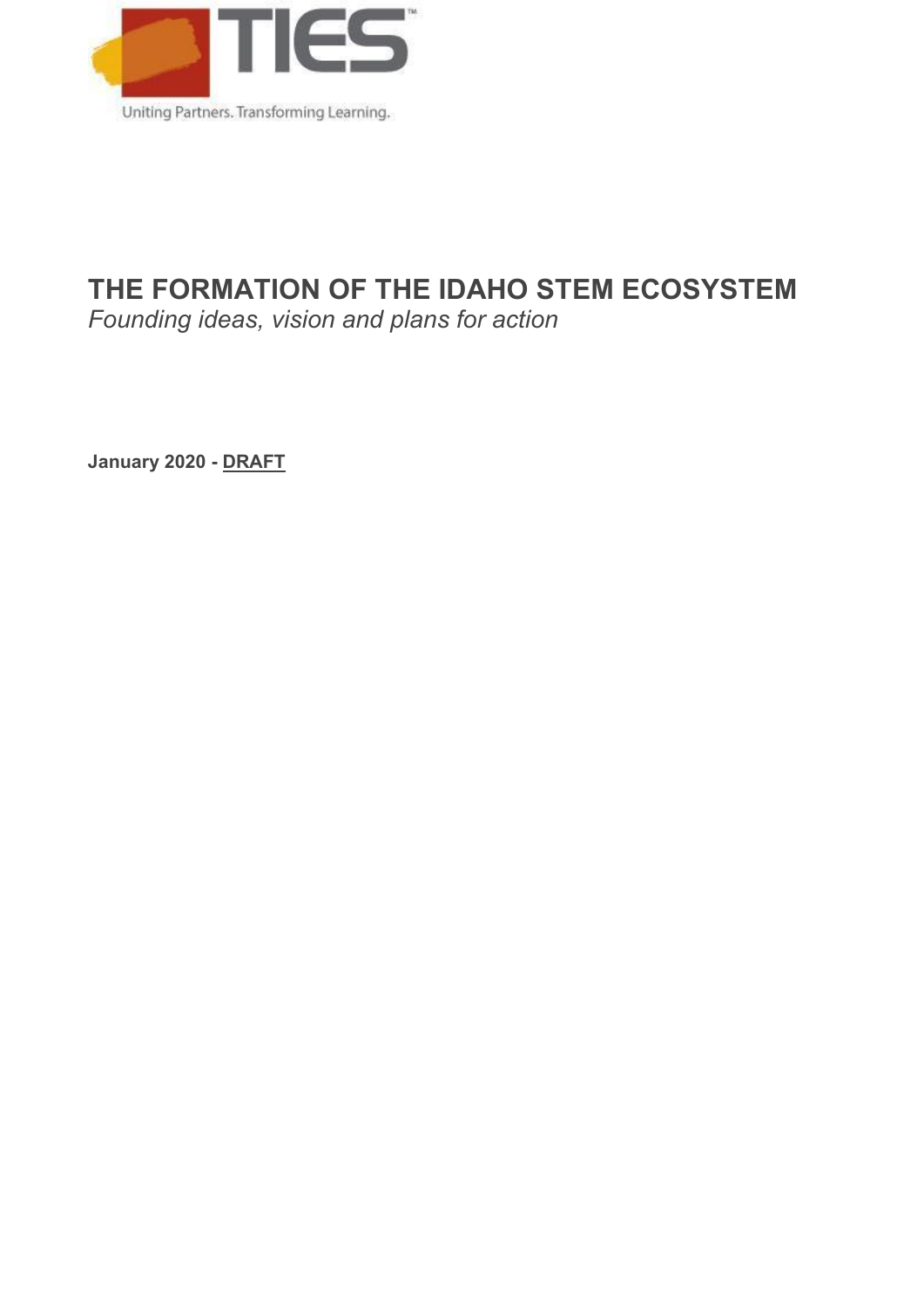## **TABLE OF CONTENTS**

## **[Background and Introduction](#page-2-0)**

 **[Joining the STEM Learning Ecosystems Community of Practice](#page-3-0)**

## **[Designing the Idaho STEM Ecosystem](#page-3-1)**

**[The Role of the Idaho STEM Action Center](#page-4-0)** 

**[Aspirational and Visioning Statement](#page-4-1)**

**[Orthodoxies and Constraints](#page-5-0)**

 **Priorities [and Identification of Work](#page-8-0) Groups** 

**Partn[er Needs](#page-10-0)**

**Partner [Contributions](#page-14-0)**

 **[Work Groups](#page-20-0)**

 **[Next Steps](#page-22-0)**

**[APPENDIX A](#page-23-0)**

**ATTENDANCE LIST FROM JANUARY DESIGN STUDIO**

**[APPENDIX B](#page-28-0) AGENDA OF JANUARY INITIAL DESIGN STUDIO**

**[APPENDIX C](#page-28-1) EXECUTIVE SUMMARY OF PARTNER INTERVIEWS**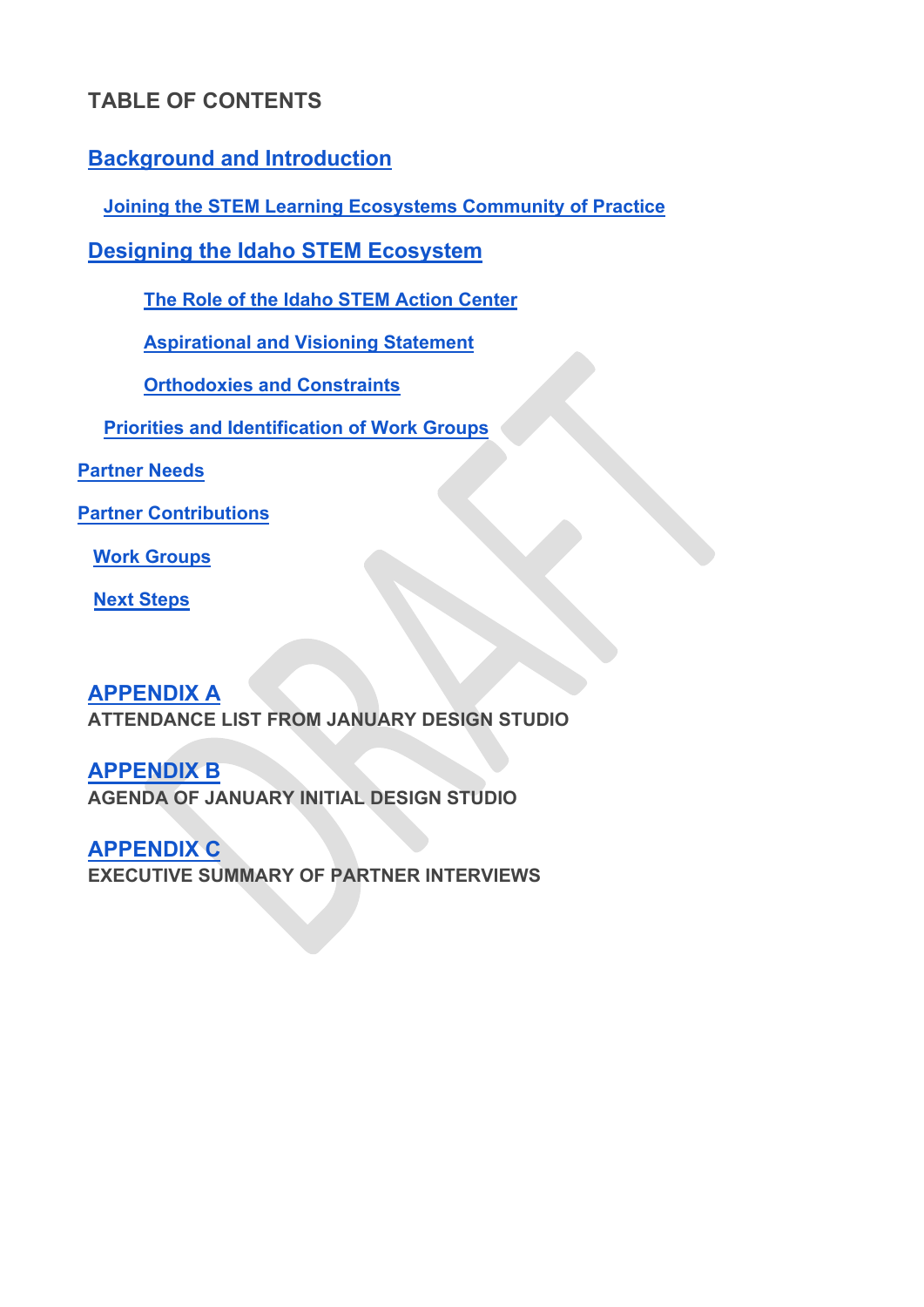# <span id="page-2-0"></span>**Background and Introduction**

In January 2020, as hundreds of students tinkered with robots, built balancing tripods, and grew excited about STEM, Idaho Governor Brad Little stood on the fourth floor of the Capitol building and said that the future demands a STEM-literate workforce. Speaking at the annual STEM Matters! Event at the Capitol, Governor Little reiterated the importance of STEM for the future of Idaho's economy. He explained that the state is expecting gains of more than 19,000 STEM jobs by 2026 and that in 2019 alone, there were more than 7,600 unfilled STEM-related positions, resulting in significant losses in personal income to Idahoans. The number of unfilled STEM jobs has nearly doubled in the last three years.<sup>[1](#page-2-1)</sup>

Little's comments are underscored in reports from the Idaho Department of Labor, which include projections for an increased demand for STEM jobs in the next decade. The Idaho Department of Labor has already confirmed that the current need for STEM-trained workers is far greater than the existing supply.<sup>[2](#page-2-2)</sup> In a statewide analysis of STEM positions in Idaho, including "help wanted ads," the Idaho Department of Labor released a report in October 2019, outlining the length of time STEM jobs remain unfilled as well as surveying the role that those jobs fill in the economy:

- Idaho has more than 82,000 core STEM and STEM-related occupations statewide about 12 percent of total state employment.
- Half of these STEM occupations fall under the STEM-related health care subdomain; the majority of the remainder are computer science-related.
- The demand for STEM occupations is steady despite tight labor market conditions. Total number of available STEM jobs have held constant since 2015, with the STEM jobs remaining unfilled for far longer than the non-STEM positions.

<span id="page-2-2"></span><span id="page-2-1"></span><sup>&</sup>lt;sup>1</sup>Idaho STEM Action Center. January 2020. "Idaho's unfilled STEM double in three years." [https://stem.idaho.gov/wp-content/uploads/Press-Releases/IdahosUnfilledStemJobsRising\\_FINAL.pdf](https://stem.idaho.gov/wp-content/uploads/Press-Releases/IdahosUnfilledStemJobsRising_FINAL.pdf) <sup>2</sup> Idaho Department of Labor, "Idaho@Work." [<https://idahoatwork.com/2019/10/24/hiring-challenges-point](https://idahoatwork.com/2019/10/24/hiring-challenges-point-to-a-need-for-more-stem-workers-in-idaho/#more-10081)[to-a-need-for-more-stem-workers-in-idaho/#more-10081>](https://idahoatwork.com/2019/10/24/hiring-challenges-point-to-a-need-for-more-stem-workers-in-idaho/#more-10081)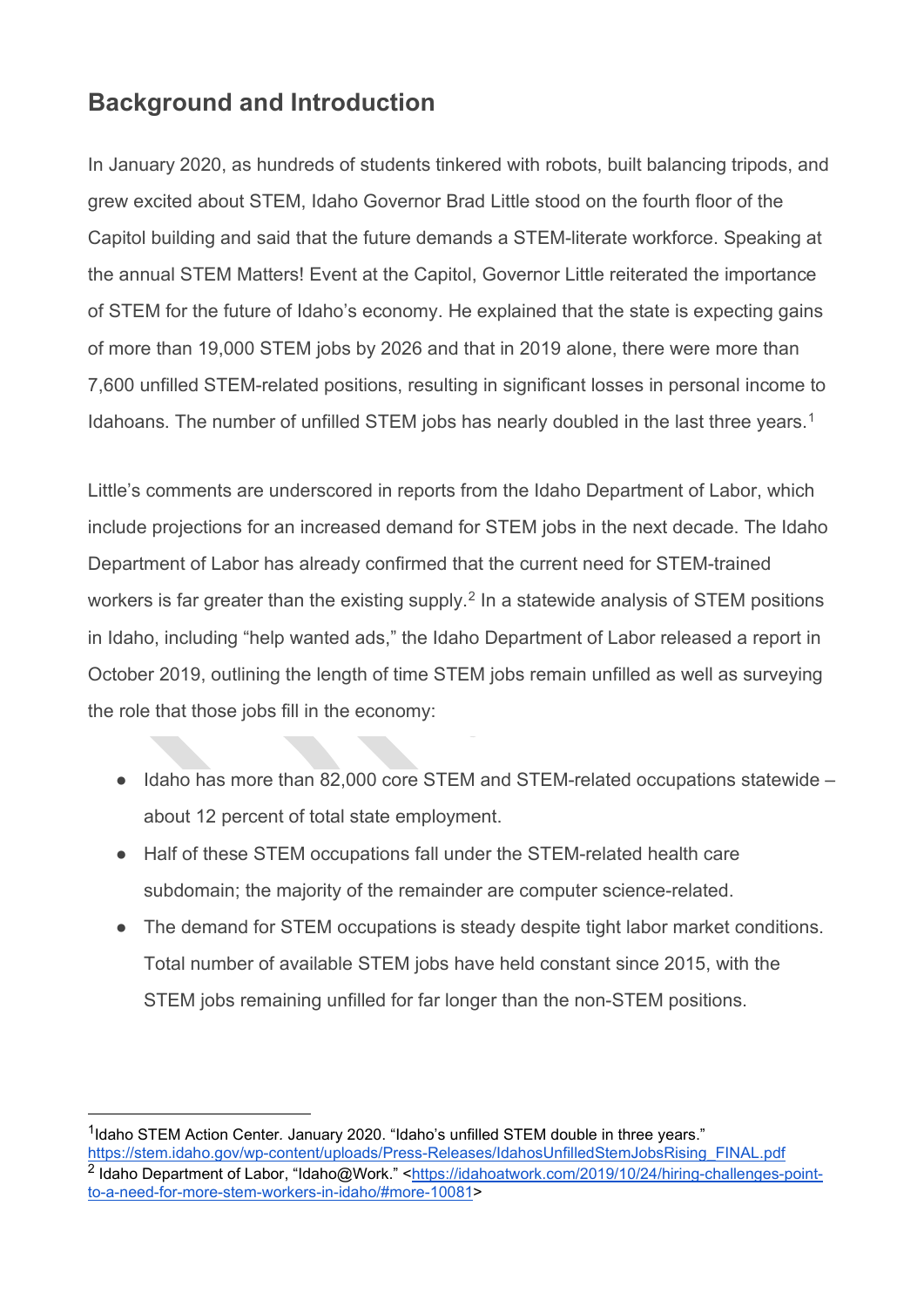Idaho's situation with a shortage of STEM-trained workers and a leaky STEM pipeline is not unique. Numerous states are facing similar challenges and, like Idaho, have chosen a comprehensive, collaborative approach with the formation of STEM Ecosystems.

#### <span id="page-3-0"></span>**JOINING THE STEM LEARNING ECOSYSTEMS GLOBAL INITIATIVE**

Idaho applied to and was officially accepted as a member of the STEM Learning Ecosystem Community of Practice in 2019, joining with 88 other STEM ecosystems from across the country and the world. The Idaho STEM Ecosystem was accepted in a highly competitive process with 70 other communities expressing interest; however, only four ecosystems were accepted into the initiative. The Idaho STEM Action Center, with a mission of addressing talent shortages and creating a stronger Idaho with STEM learning opportunities for all, coordinated Idaho's application process with the STEM Learning Ecosystems.

Now, as part the STEM Learning Ecosystems Community of Practice, Idaho is part of a group that shares strategies and resources with each other for creating and building a STEM workforce pipeline, training STEM teachers, and building the type of infrastructure that will allow for diverse partners to work together for shared goals and needs.

In its first year as a member of the STEM Learning Ecosystem Community of Practice, the Idaho STEM Ecosystem attended convenings of the global initiative to learn how other states and regions approach their work as ecosystems.

#### <span id="page-3-1"></span>**DESIGNING THE IDAHO STEM ECOSYSTEM**

As a member of the STEM Learning Ecosystems Community of Practice, Idaho was able to work with the Teaching Institute for Excellence in STEM (TIES), the leaders of the initiative, to support the development and design of a STEM Learning Ecosystem in Idaho. That process began in November/December 2019 with interviews of partners, summarized in Appendix C.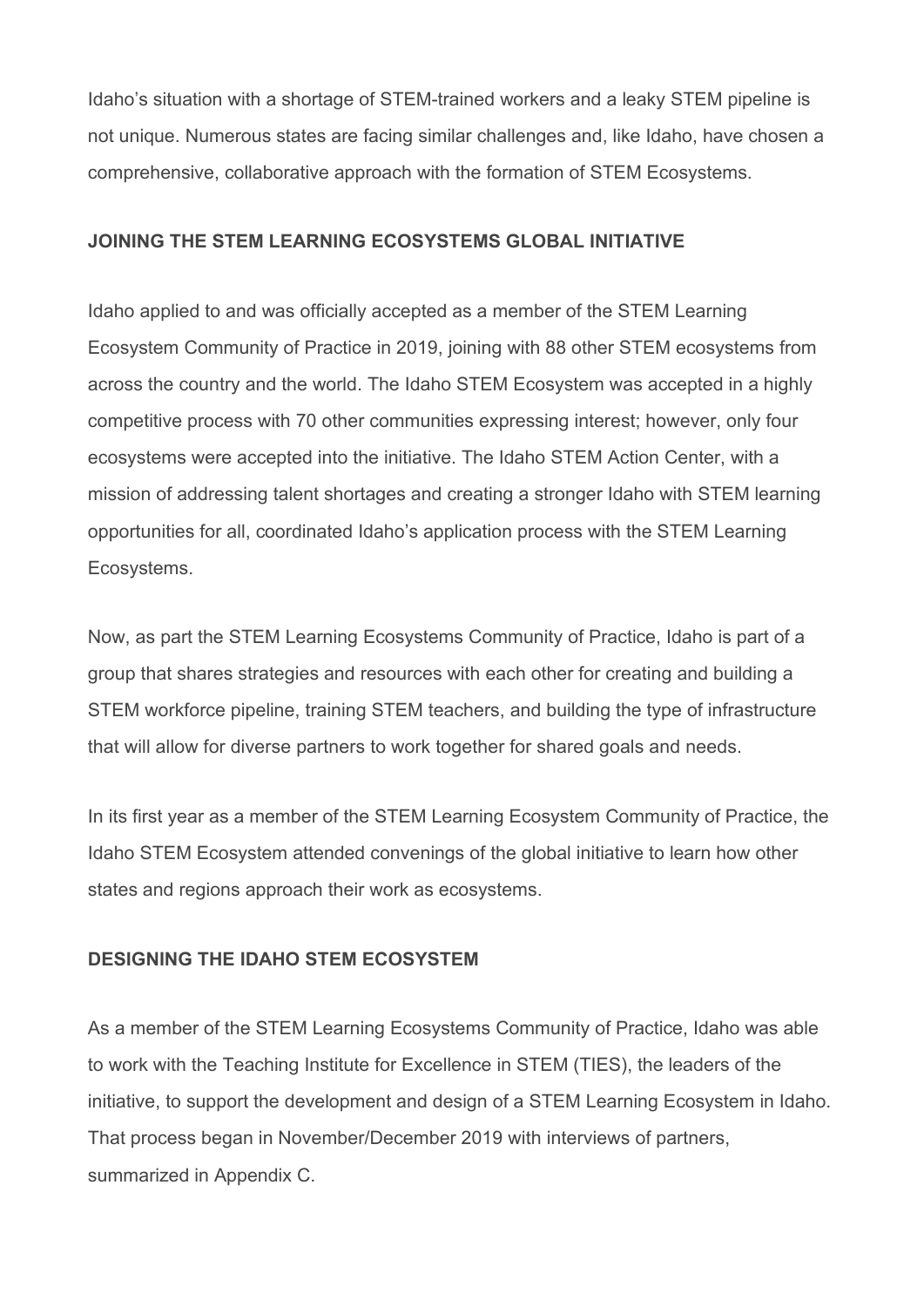The next phase of development included an in-person design studio, held on January 16, 2020, at Boise State University with 65 statewide STEM partners in attendance. The full attendance list as well as the meeting agenda are included as Appendices A and B. Overall, those who attended the January design studio represent a wide cross-section of Idaho, with representatives coming from business, post-secondary institutions, K-12 education, government, philanthropy, after-school, museums, native tribes, and from all regions of the state.

Those attending this first design studio developed aspirational/visioning statements, with a set of priorities, for the Idaho STEM Ecosystem. A total of five topical work groups were formed with notes from each group located in Appendix D. The work groups are: Communications & Public Awareness; Career Pathways & Exposure; Resource Identification & Asset Mapping; Opportunities & Access; and Educator Preparation, Training & Support.

#### <span id="page-4-0"></span>**THE ROLE OF THE IDAHO STEM ACTION CENTER**

The Idaho STEM Action Center (STEM AC) completed the application to join the STEM Learning Ecosystems Community of Practice and organized the January design studio; however, leaders of the state agency have been clear in stating that their organization cannot lead the statewide STEM Ecosystem alone. STEM AC has said that they are would prefer their organization serve as the "backbone" for the Idaho STEM Ecosystem, but that organizations throughout the state would be asked to guide the larger vision and work of the Ecosystem. It is recommended that for long-term success, the Ecosystem should be a collective and collaborative effort.

#### <span id="page-4-1"></span>**ASPIRATIONAL AND VISIONING STATEMENTS**

Partners in attendance of the January design studio were asked to review, add, and edit aspirations identified by their colleagues during the December pre-meeting interviews. Participants spent time in small groups discussing the key aspirational statements drafted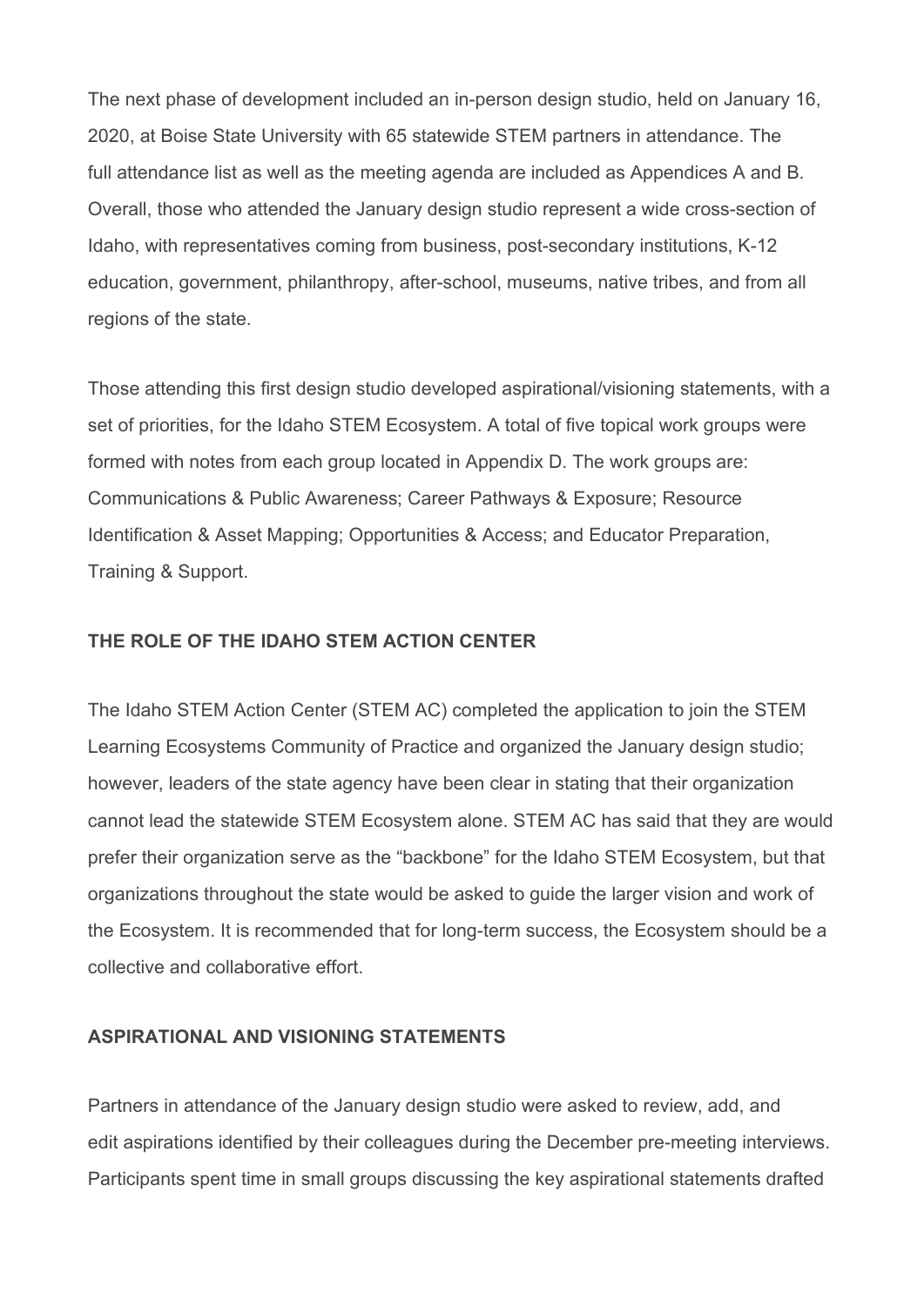by their discussion group They then shared this aspiration with the larger group. The following statement and supporting clauses were drafted to combine all small group aspirations as **a draft aspiration** for the Idaho STEM Ecosystem:

*The Idaho STEM Ecosystem will foster the integration of STEM in the educational experiences of all Idahoans, leading to the creation of problem-solvers and critical thinkers who will sustain and lead the Idaho economy of the future.* 

Participants determined that the aspirational statement will only be realized with:

• System change:

● Informed collaboration supported with appropriate resources and authentic alignment;

● An intentional effort to ensure that every learner and educator has access to comprehensive career pathways with intentional connections to the needs of business, industry, and community;

• A commitment to addressing opportunity gaps between under-represented populations in STEM, depending on regional need and potentially including: race/ethnicity, location, gender, socioeconomic status, age, and ability with a strong dedication to equity;

• Elevating efficiencies;

• Creating and maintaining avenues of communication among key partners, including education and business and industry, so that collaboration continues and becomes an inherent process;

• Updating and leveraging existing networks including resources and assets;

• Ensuring that no one is isolated, and that communication is transparent for all; and

• Understanding who the engagers and coordinators are statewide and within

## <span id="page-5-0"></span>**ORTHODOXIES AND CONSTRAINTS**

Participants were asked to think about the various "constraints," and "orthodoxies" that could prevent them from realizing their aspirations. Working first in small groups, they then shared their ideas about the various possible constraints and/or orthodoxies that might impede their work together. The participants identified several factors, including predictable ways of thinking and patterns of old behavior that could get in the way of the Idaho STEM Ecosystem realizing success.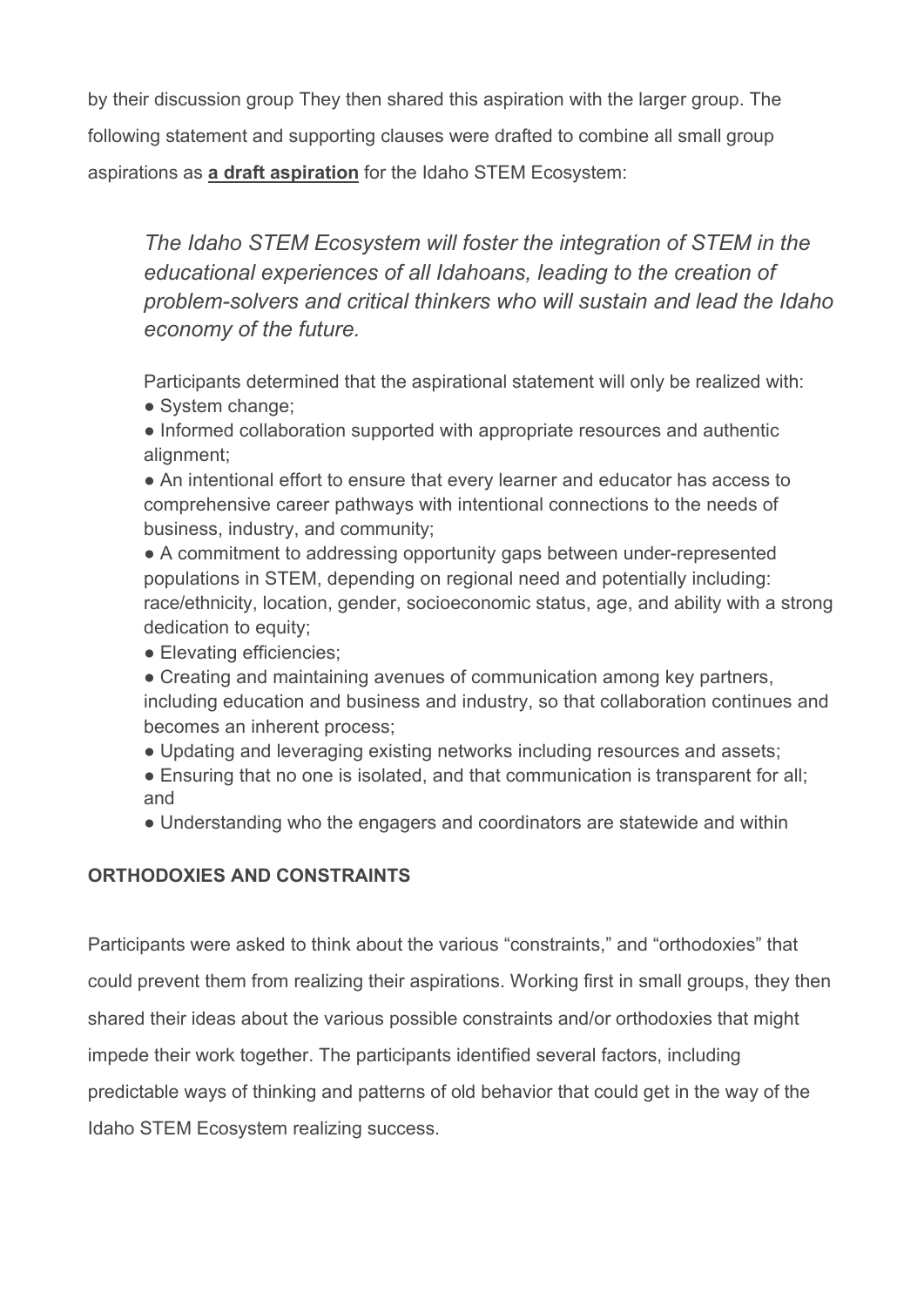Specific identified orthodoxies and constraints were:

#### Resources and Awareness

- Isolation and not knowing who to talk to about resources and opportunities.
- Resources so educators can be comfortable as facilitators, but don't have to be the expert.
- Resources not just financial but expertise, time, etc. (listed 6 times)
- How to access STEM partners and resources.
- The belief that a resource is not available. Or that you can't find who to contact.

#### Equity, equality, and diversity

- Some misunderstandings related to equity, equality, and diversity.
- Little or no recognition of Idaho Tribes.
- Cultural awareness shifts

### Requirements

● State and federal requirements for standards and assessment.

### Relationships, attitudes, beliefs

- Lack of transparency, silos, and lack of communication (listed more than 7 times)
- School administrative support for change within classrooms is lacking in some districts (listed more than 4 times).
- Parental attitudes and mindset that school alone educates students.
- Teacher participation, school participation, business/industry partners.
- STEM education is only for future STEM professionals.
- Higher education is not compatible with career and family opportunities in rural communities.
- Underestimating people's capacities for change.
- Traditional education is more valued than nontraditional workforce development training is only for trades.
- STEM requires a lot of "stuff".
- STEM careers are only needed in big cities.
- The economic argument for STEM is compelling, motivating, and positive to all audience members.
- Academic freedom in higher education and its associated lack of uniform standards makes alignment with K-12 impossible.
- Schools are buildings where students explicitly taught by teachers to know and do specific information and tasks.
- Kids can't handle the rigor of the new standards.
- Not looking at the inter connectivity of educational subjects.

### Funding

- The cost of creating and adopting standards followed by the even larger cost of rolling out and implementing new standards and developing assessments that match the standards.
- Funding (listed more than 10 times).
- Cost of higher education.
- If you want to try something innovative, go get a federal grant. Institutional funds aren't adequate.

### Professional Development

Professional development – the time and space for all partners to understand, internalize and implement standards and difficulty in finding/attending quality PD to make change happen in the classroom (listed over 9 times).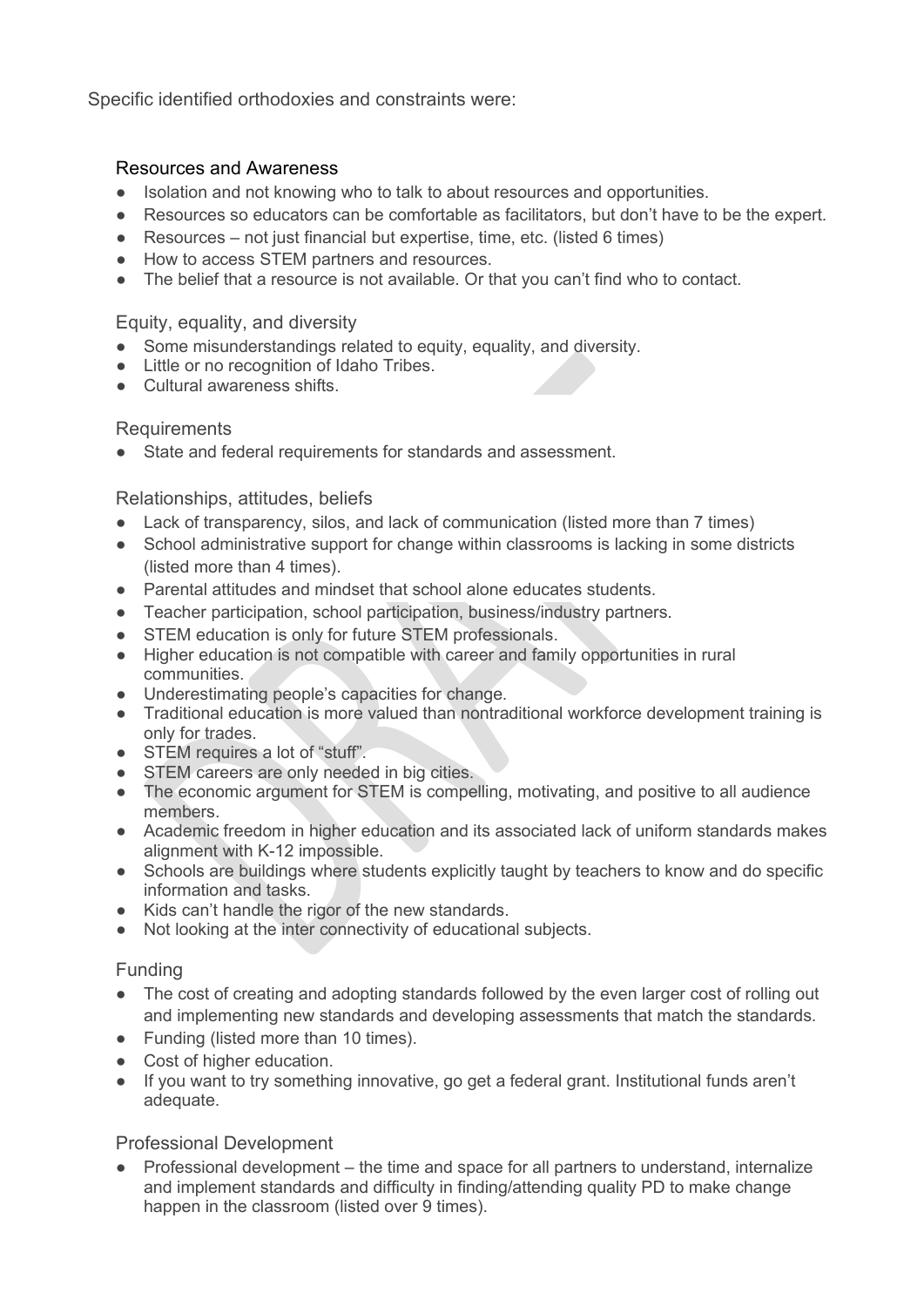- Teacher mindset for including STEM as a priority
- Sending 1 faculty member to PD makes the change and brings the ideas back, i.e. it's frivolous to send multiple faculty members to the same PD.

#### Student Preparedness

- Mismatch between job requirements and new graduate qualifications STEM (listed over 3 times).
- No programming on technology, especially in for early education.
- Pathways from non-cred to credit (bridges back and forth common goal).
- Role of career counselor is trapped in the past.
- Parents not being aware of (or do not know how to support) what is possible for their children's future passion

#### **Infrastructure**

- Transportation (listed more than 12 times).
- Broadband access (listed 11 times).
- Geographical location rural and remote regional challenges (listed 4 times).
- Idaho has localized people groups that are isolated geographically and culturally, making connection and collaboration a challenge. (listed more than 3 times).
- Staffing, location and time / personal capacity (listed more than 5 times).
- Policy challenges such as: policy makers may not always align with the needs and desires of professional educators; climate towards issues of diversity, equity and inclusion; role of government in funding K12 and pre-school education (listed over 5 times).
- Low wages and high cost of living; need 4-year degree to get a livable wage (listed over 3 times).

#### Teacher Shortage

- Low unemployment makes it hard to retain high-quality educators.
- Teacher shortage for STEM / career connected subjects.
- Wages that value the work of correct educators or bring in those educators.
- Teachers can only live in one lane and not teach new topics specific to CTE.

#### **Access**

● Access (listed more than 9 times); specifically: Access to funding for non-cred students (cert. students), Access to STEM opportunities, Access to quality PD educational opportunities within a 2-hour drive; adequate internet access, low income families have even less access.

Institutional Constraints

- We consistently recreate the wheel.
- Old thinking / Mindset (listed over 5 times) ie Funding has always been distributed in this way mentality.
- Not giving all players agency in decisions and pathways.
- Idaho can depend on natural resource extraction for economic growth always has and don't need new tech sectors.
- The belief that technology is the solution to all the issues and problems.
- Don't have time or knowledge to provide STEM education, or do have STEM knowledge but educators don't
- Idaho ranks low in national education statistics and quality (listed 5 times).
- Local taxpayer support of educational initiatives.
- Schools tend to forget that some parents don't work traditional hours.
- Math and science are two separate classes in secondary school. Knowledge is divided into content areas.
- 3 years of math in high school is adequate.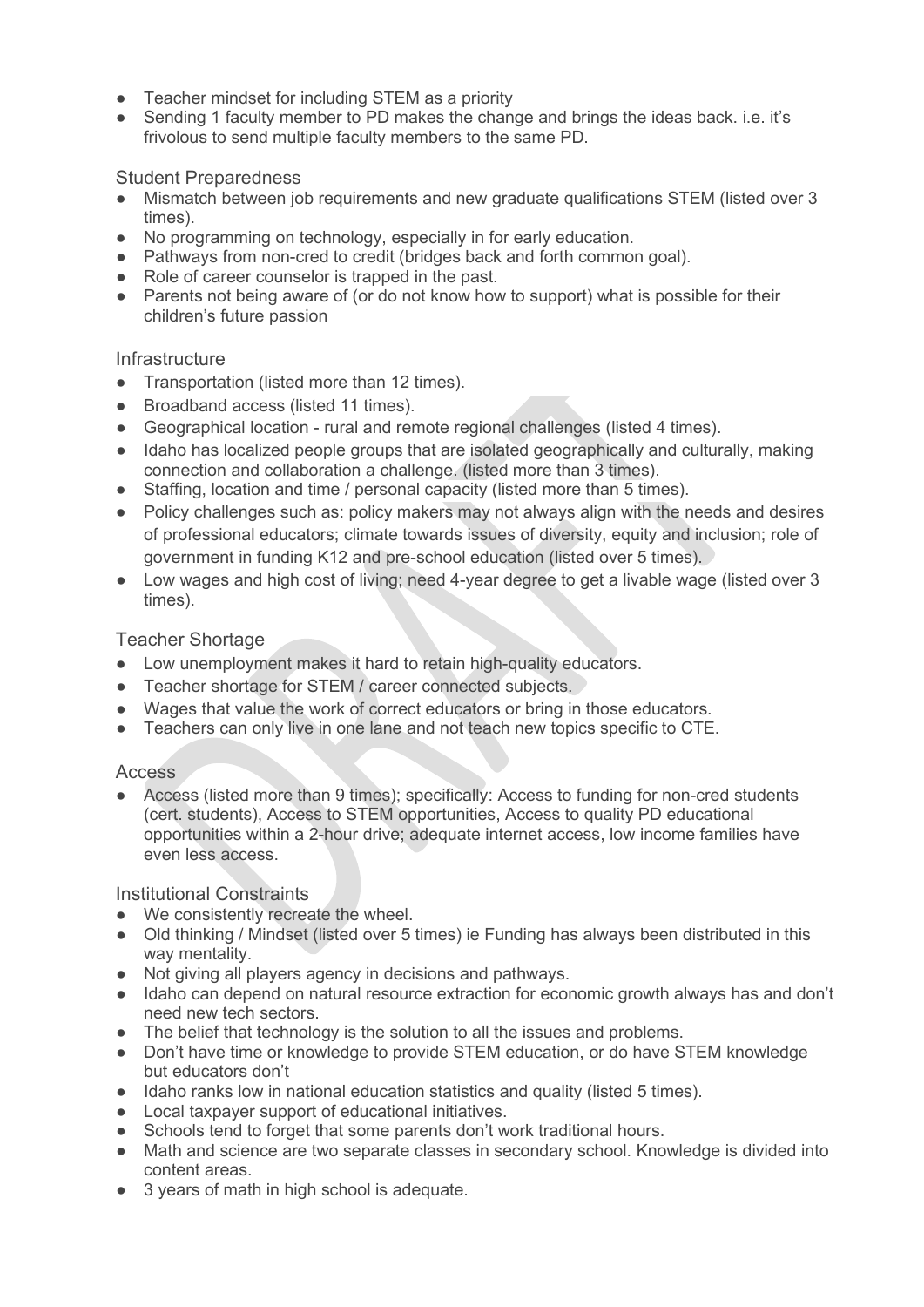- The way education has been delivered over the 150 years is the way it will continue to be delivered in the future – both "birth" to 12 and post-secondary
- Attention: Larger schools get more attention; Western Idaho gets all the attention
- What worked in education 30-50 years ago worked for me and should work for my kids.
- Community doing STEM that will lead to long-term engagement.

Participants agreed to be mindful of these orthodoxies and constraints but not to be paralyzed by them. They discussed that it is important to understand that they exist and to work around or through them.

### <span id="page-8-0"></span>**PRIORITIES AND IDENTIFICATION OF WORK GROUPS**

After discussion about the difference between goals and priorities as well as aspirations and action items, participants identified a series of what they prefer to call "ACTION ITEMS" that will help inform the work of the Idaho STEM Ecosystem. They then voted on which "ACTION ITEMS" they believed should be prioritized first. Those "ACTION ITEMS" with 10 or more votes are highlighted in yellow. They were also categorized into topics.

#### **CAREER PATHWAYS**

- Strengthen career pathways.

### **RESOURCE IDENTIFICATION, ALIGNMENT PROCUREMENT AND SHARING**

- Sustainable, supported central repository of STEM resources across the state. - Leverage existing resources and networks to foster collaboration among many organizations and populations.
- Identify, align and leverage existing resources.
- Build upon existing resources and networks to foster greater communication and collaboration among diverse organizations and populations.
- Identify what metrics measure success.

### **PreK-12 & HIGHER EDUCATION**

- Establish and support cross-sector "transition" work teams to align curriculum and goals across the educational pathways.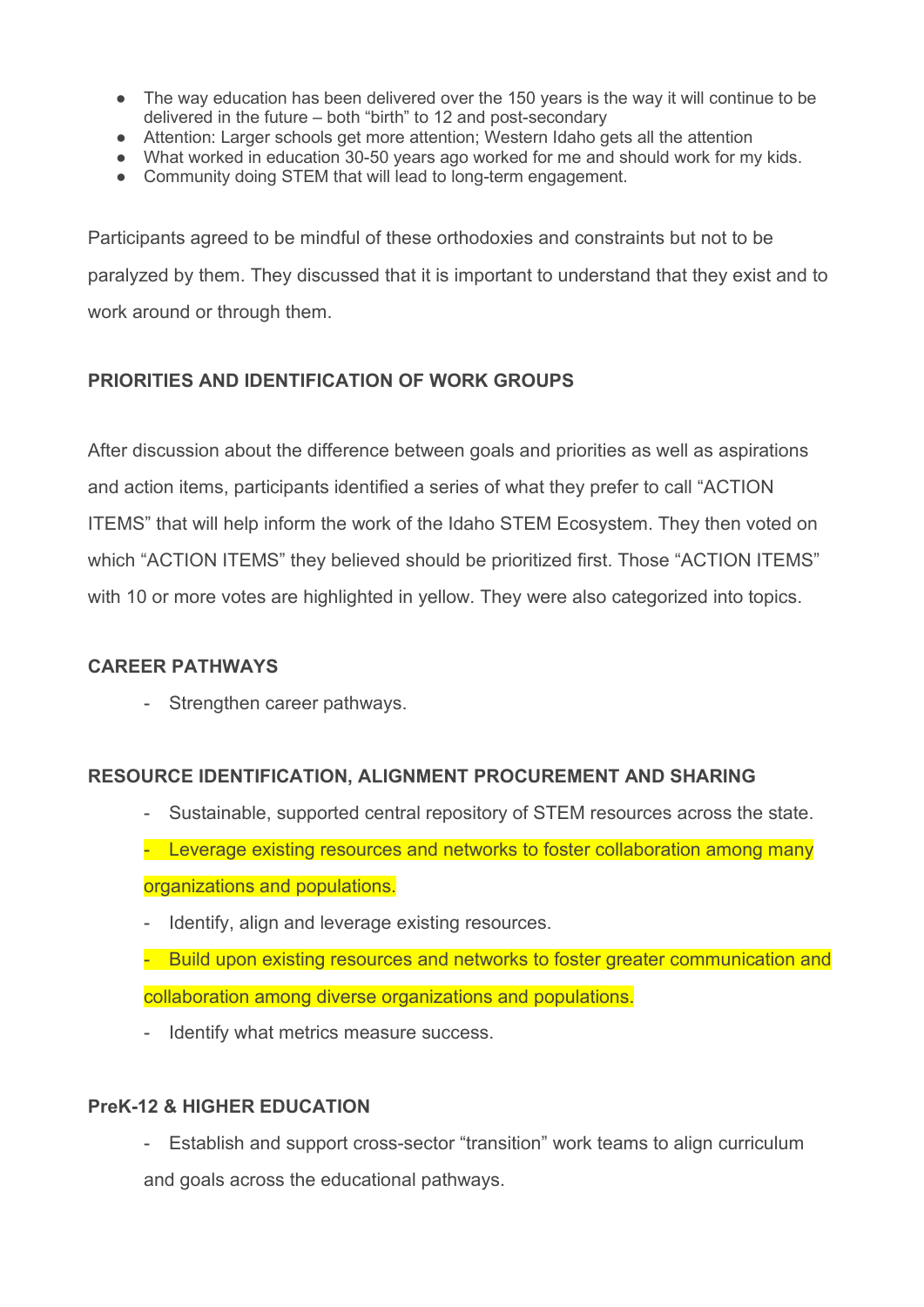- Share best practices, provide support for communications and resource sharing.
- Start early and enable the provision of strong early childhood education for Idaho's youngest residents.

- Reimagine education preparation and professional development programs that integrate STEM.

Value and provide strong early childhood education.

- Reimagine teacher preparation and professional development to make education relevant and applicable to Idaho's \* future needs.

- Develop teacher, administrator and school board professional development programs to provide knowledge, resources and access to STEM education to allow for implementation on all levels.

### **COMMUNICATIONS & PUBLIC AWARENESS**

- Create an awareness campaign that promotes understanding of the importance of STEM education for ALL Idahoans, with knowledge of what the resources are and how to access them.

- Establish, align to and maintain a focus on and advocate for the one goal of equitable STEM education across Idaho.

- Youth voice empowerment – from procuring student interest, marketing STEM impacts and solving community and business challenges.

- Highlight existing bright spots and adapt promising practices for replication.
- Make STEM relevant for students, families and communities.

- Shift Idaho's perception and understanding of the value and relevance of STEM

- Support strategies that highlight existing bright spots to replicate promising practices encouraging the leveraging of existing resources and networks to foster collaboration among diverse populations.

#### **PARTNERSHIPS**

- Ensure relevancy of all partnerships, including business and industry, education, after-school.

- Work with state government to strengthen career pathways.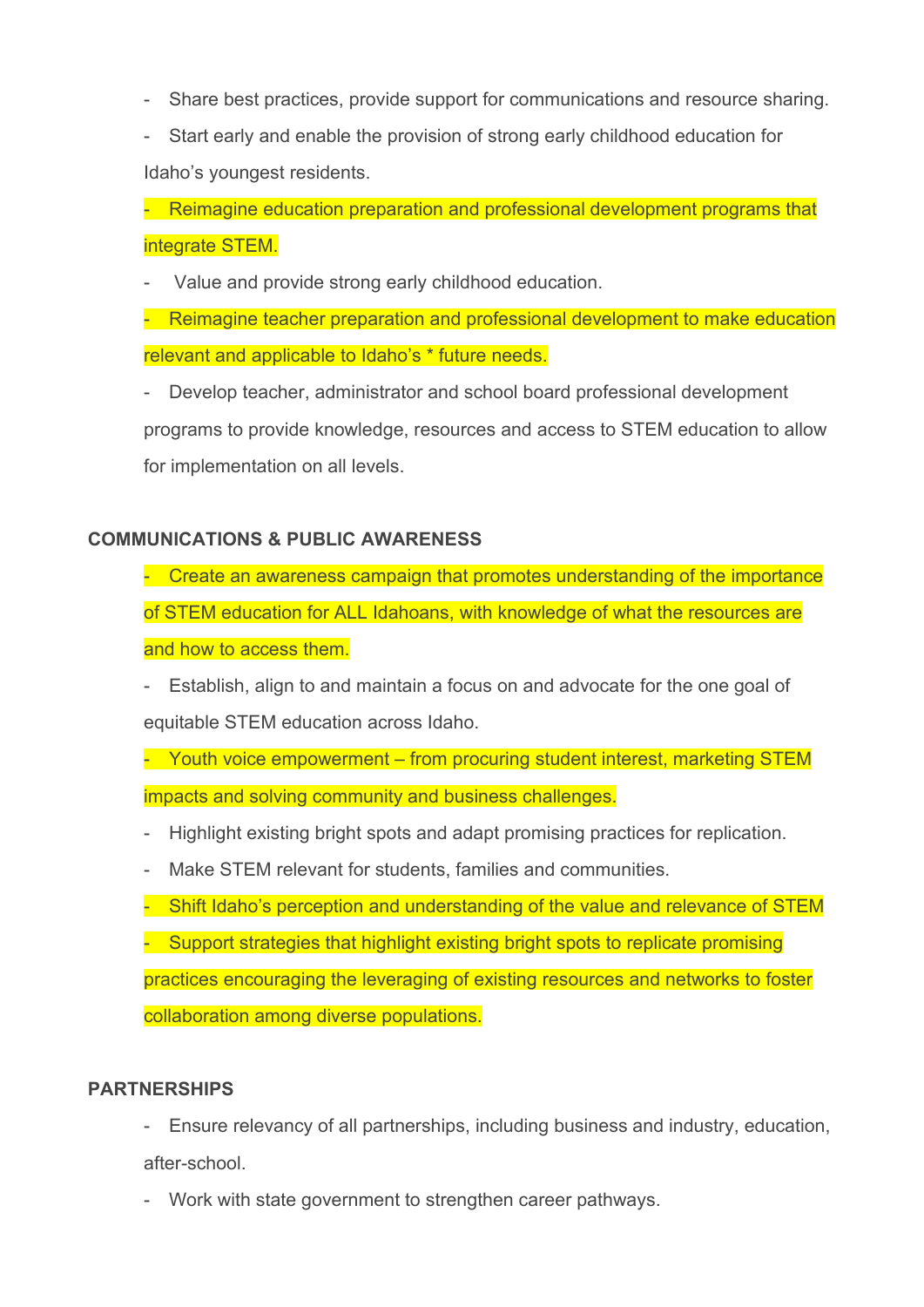- Work with Idaho employers to ensure that their needs are met.

#### <span id="page-10-0"></span>**PARTNERS NEEDS**

From the opening few minutes of the design studio until the end of the day, partners were frequently asked to think about their unique personal needs or the needs of their organization. This enlightened self-interest, if met, would help ensure they would remain engaged in the work of the Idaho STEM Ecosystem. They would be gaining something, thus making their investment in the work of the Idaho STEM Ecosystem worthwhile.

Participants identified what they "needed" to get out of the Idaho STEM Ecosystem in order to remain engaged in it. The table below summarizes the organization of individual, plus their unique needs.

 $\sim$ 

| <b>ORGANIZATION/</b><br><b>INDIVIDUAL</b>   | <b>NEED</b>                                                                                                                                                                                                                                                                                                                      |
|---------------------------------------------|----------------------------------------------------------------------------------------------------------------------------------------------------------------------------------------------------------------------------------------------------------------------------------------------------------------------------------|
| <b>NEZ PERCE TRIBE</b>                      | Website<br>Communication<br>Repository<br><b>Tool Kits</b><br>Recognition of Idaho Tribes' contribution to Idaho's<br>economy<br>Brainstorm hub to generate success stories.                                                                                                                                                     |
| <b>WTCE, CEI / JENNIFER</b><br><b>LOPEZ</b> | Create a program that is valid and on-topic<br>Create pathways from WTCE to credit at all state<br>$\bullet$<br>colleges (junior/community/university)<br>Create training opportunities for continued learning in<br>industry that fits the needs and provides a return on<br>investment<br>Funding for non-traditional learners |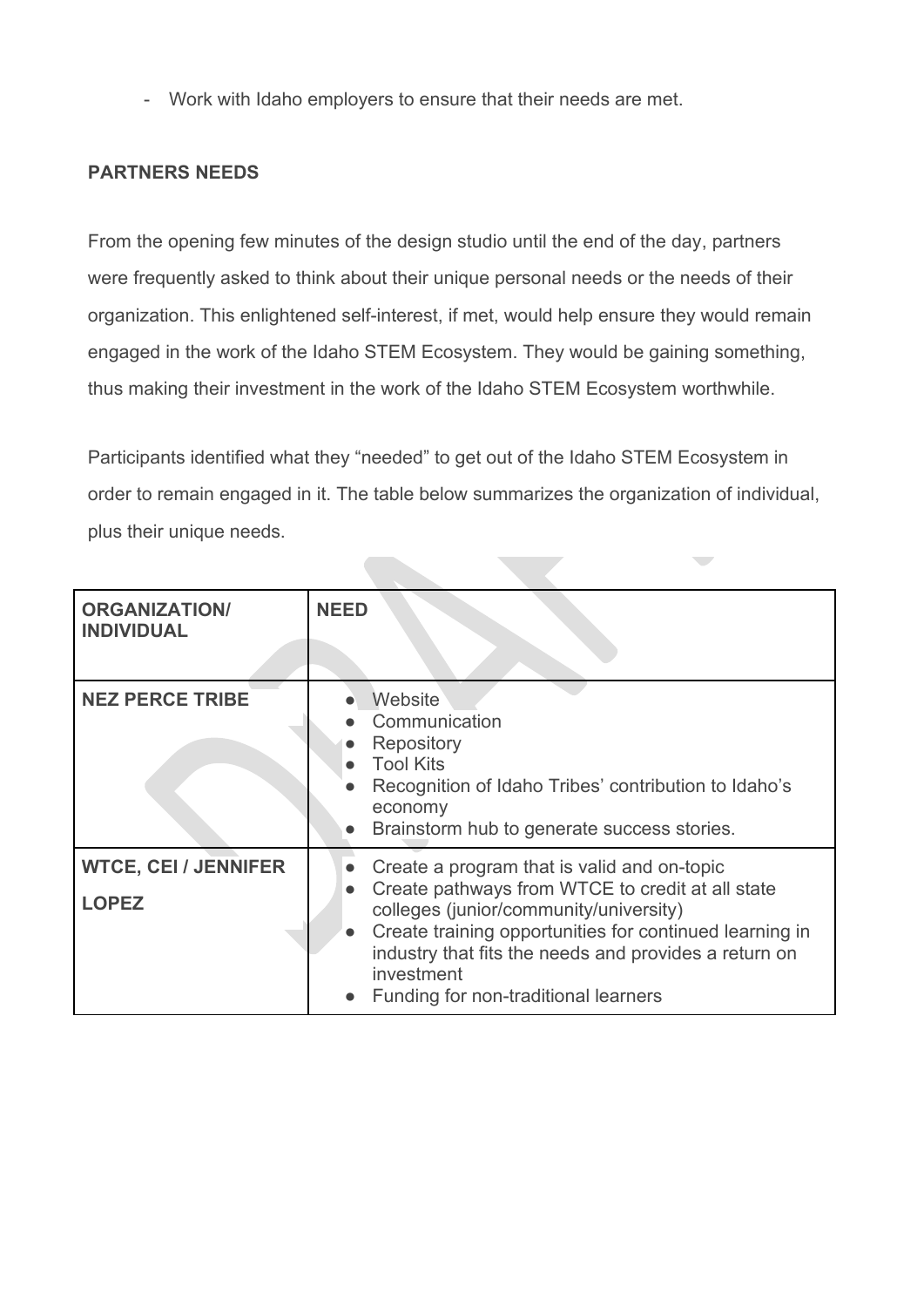| <b>MICRON FOUNDATION /</b>                           | "Help in more effectively assisting others to leverage what we                                                                                                                                                                          |  |  |  |  |
|------------------------------------------------------|-----------------------------------------------------------------------------------------------------------------------------------------------------------------------------------------------------------------------------------------|--|--|--|--|
| <b>MICRON</b>                                        | (our program) already have in place. We spend a lot of time                                                                                                                                                                             |  |  |  |  |
|                                                      | reminding entities of what we already have in place, and                                                                                                                                                                                |  |  |  |  |
|                                                      | reinventing. We could be more engaged in the ecosystem if                                                                                                                                                                               |  |  |  |  |
|                                                      | we had more players helping us with implementation."                                                                                                                                                                                    |  |  |  |  |
| <b>IDLA/WILL GOODMAN</b>                             | "As long as the system is supporting kids and we can be of<br>service to the group, we will be engaged."                                                                                                                                |  |  |  |  |
| <b>DISCOVERY CENTER</b>                              | Communication                                                                                                                                                                                                                           |  |  |  |  |
| <b>OF IDAHO / EMILY</b>                              | Regular participation in planning efforts<br>Access to funding sources and support with grants,                                                                                                                                         |  |  |  |  |
| <b>MAHON</b>                                         | etc.                                                                                                                                                                                                                                    |  |  |  |  |
| <b>IDAHO STATE / SONIA</b>                           | Inclusive and equitable programs                                                                                                                                                                                                        |  |  |  |  |
| <b>MARTINEZ</b>                                      | A role for higher education                                                                                                                                                                                                             |  |  |  |  |
| <b>UNIVERSITY OF IDAHO /</b><br><b>MELINDA DAVIS</b> | Seeing the trust built between/among organizations<br>with egos left behind<br>Near- and long-term impacts/successes with metrics<br>that demonstrate to leadership that we are making a<br>difference to them<br>A few short-term wins |  |  |  |  |
| <b>IDAHO COMMISSION</b>                              | "STEM Action Center being our fiscal funding agent for<br>grants and/or programs for teaching artists/mentors."                                                                                                                         |  |  |  |  |
| <b>ON THE ARTS /</b>                                 |                                                                                                                                                                                                                                         |  |  |  |  |
| <b>REBECCA MARTIN</b>                                |                                                                                                                                                                                                                                         |  |  |  |  |
| <b>UNIVERSITY OF IDAHO /</b>                         | "Opportunity to be involved with ecosystem group and                                                                                                                                                                                    |  |  |  |  |
| <b>CLAIRE SPONSELLER</b>                             | represent University of Idaho while progressively<br>changing/advancing Idaho STEM."                                                                                                                                                    |  |  |  |  |
|                                                      |                                                                                                                                                                                                                                         |  |  |  |  |
| <b>SCHWEITZER</b>                                    | Inspirational stories from well-run programs that are                                                                                                                                                                                   |  |  |  |  |
| <b>ENGINEERING</b>                                   | making an impact<br>Conversations around what is working and what is not                                                                                                                                                                |  |  |  |  |
| <b>LABORATORIES / JOHN</b>                           | Data<br>Repeatable positive outcomes for students                                                                                                                                                                                       |  |  |  |  |
| <b>CASSLEMAN</b>                                     |                                                                                                                                                                                                                                         |  |  |  |  |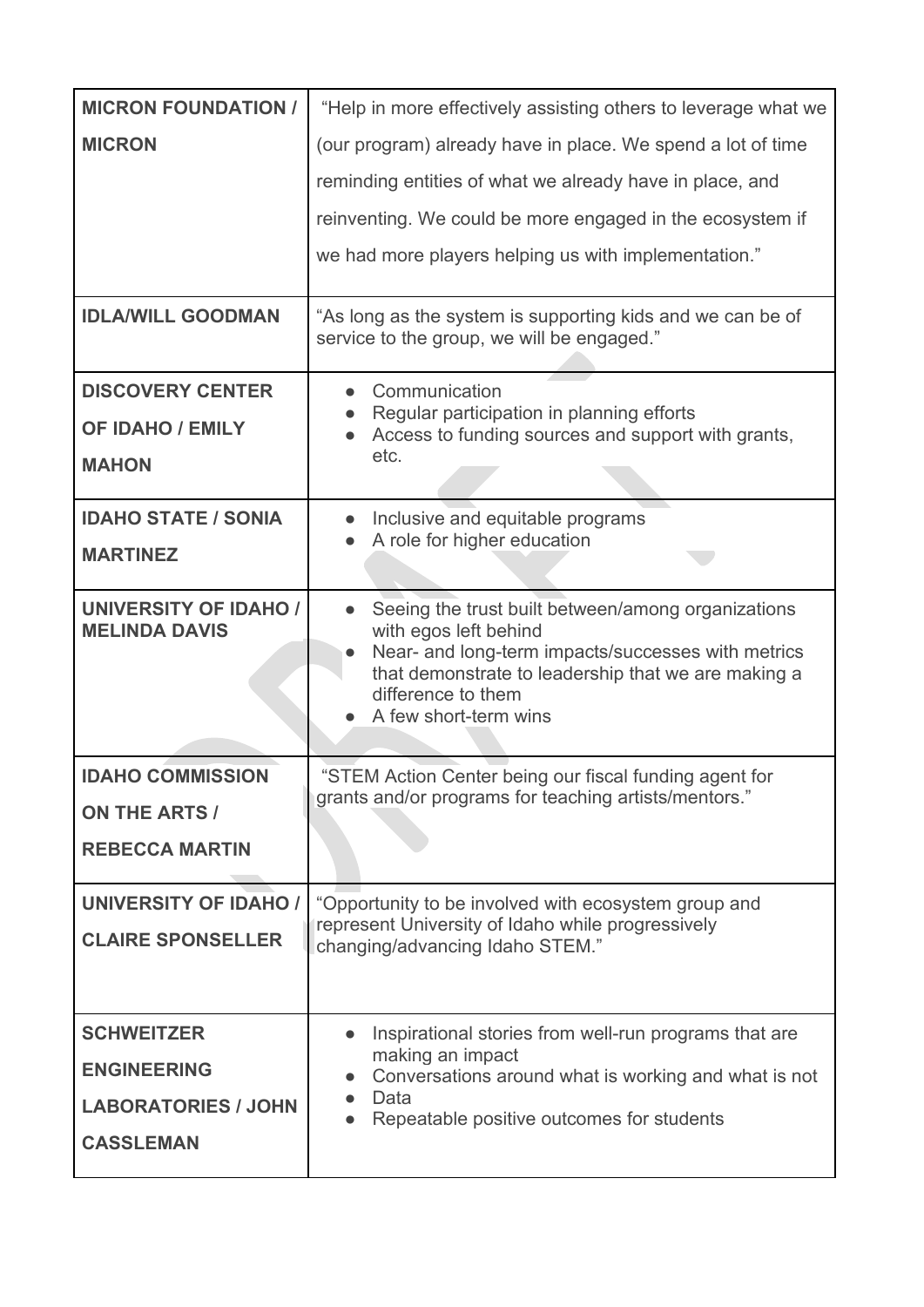| <b>ION / ANNA ALMERICO</b>                                         | "Inclusion of informal educators and youth voice in PD<br>outreach efforts and within the overall ecosystem."                                                                                                                                                                                                                                                                                                                                                |  |  |  |  |
|--------------------------------------------------------------------|--------------------------------------------------------------------------------------------------------------------------------------------------------------------------------------------------------------------------------------------------------------------------------------------------------------------------------------------------------------------------------------------------------------------------------------------------------------|--|--|--|--|
| <b>CSI / JOHN HUGHES</b>                                           | Seeing movement, progression, change and shift<br><b>Access</b>                                                                                                                                                                                                                                                                                                                                                                                              |  |  |  |  |
| <b>IDAHO PTV / CINDY</b><br><b>LUNTE</b>                           | Getting new people immersed into this group will be a key<br>need.                                                                                                                                                                                                                                                                                                                                                                                           |  |  |  |  |
| <b>CHOBANI / PAUL</b><br><b>CASEY / PORTER LONG</b>                | Visible signs of how the efforts are showing results<br>Seeing the collaboration in the community through<br>schools, parents, business, etc.<br>Being involved in events and activities that contribute to the<br>advancement and betterment of my community<br>Seeing progress and hearing success stories statewide<br>Providing opportunities for underserved populations                                                                                |  |  |  |  |
| <b>ITC / JAY LARSEN</b>                                            | More teacher training and certified to teach CS<br>Funds and programs to accomplish more teacher<br>training<br>Making CTE and academic requirements the same.<br>Also, the math requirement for CS courses count<br>toward high school graduation<br>Program to get CTO at every high school. A student<br>that runs for office just like student body president has<br>a role to make sure that students in the school learn<br>and are computing literate |  |  |  |  |
| <b>COLLEGE OF</b><br><b>SOUTHERN IDAHO /</b><br><b>HEIDI ADAMS</b> | "A strong sense of purpose that aligns with my institution's<br>and my position's purpose. i.e. Higher Ed needs to feel<br>integral, not an after-thought as has sometimes been the<br>case."                                                                                                                                                                                                                                                                |  |  |  |  |
| GIZMO-CDA/<br><b>BARBARA MUELLER</b>                               | Mentor support to expand our ideas<br>Better ways to tell stories<br>People to process ideas with<br>More understanding of what resources are available<br>$\bullet$<br>Resources so we don't keep reinventing the wheel<br>$\bullet$<br>Organizational support<br>Money                                                                                                                                                                                     |  |  |  |  |
| <b>ISU COLLEGE OF TECH</b><br>/ CHRIS GUTHRIE                      | Professional development for ecosystem leadership<br>Presence in SE Idaho                                                                                                                                                                                                                                                                                                                                                                                    |  |  |  |  |
| <b>CWI / KAE JENSEN</b>                                            | To see results – "Run the data, make the connections and<br>report out."                                                                                                                                                                                                                                                                                                                                                                                     |  |  |  |  |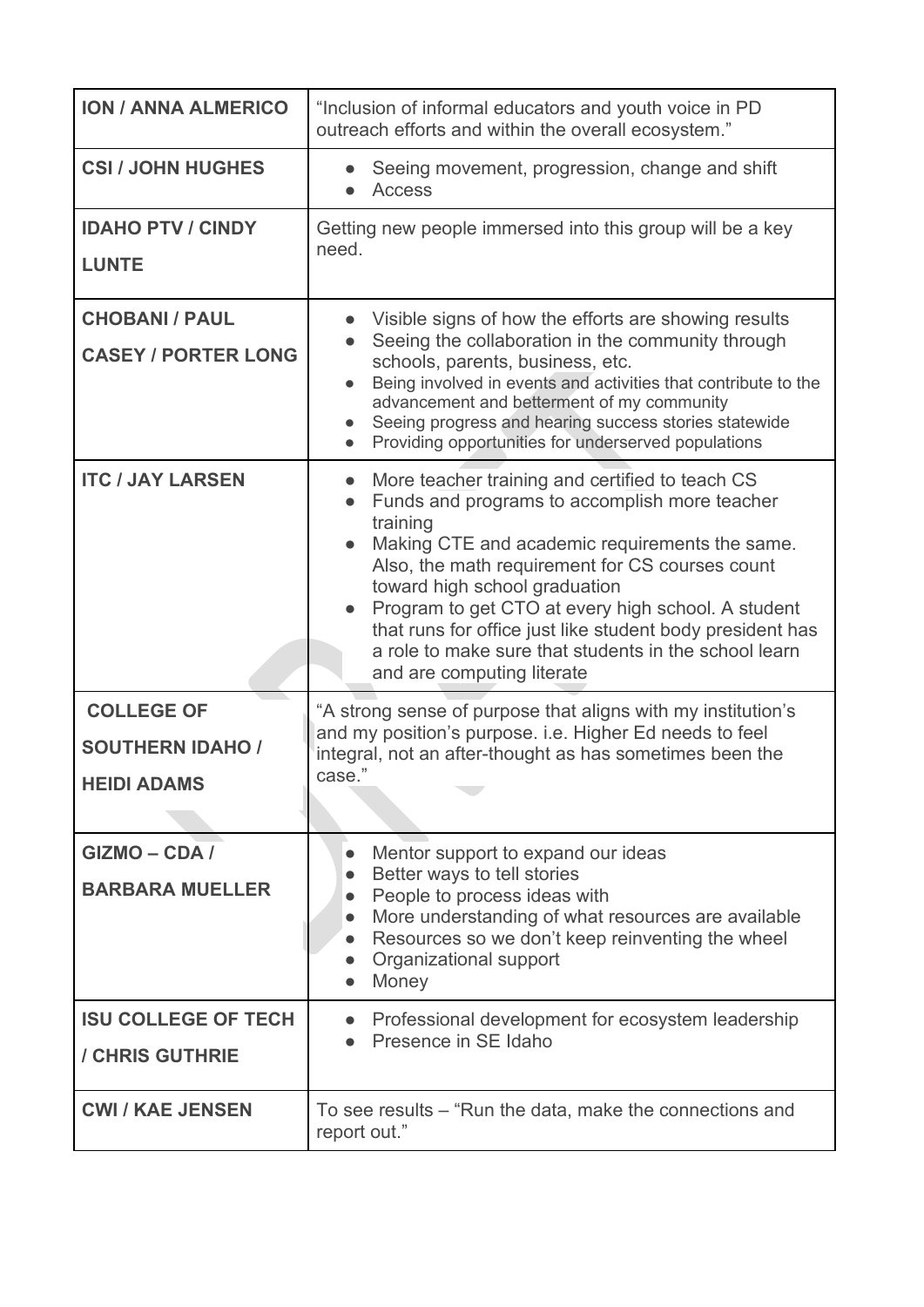| <b>BARBARA MORGAN</b><br><b>STEM ACADEMY /</b><br><b>RYAN WILHITE</b>                     | Begin with the end in mind - Career Preparation<br>Input from industry partners on what they need for their<br>workforce<br>Partnerships with higher education and industry<br>partners to bring relevance to our students' learning<br>Professional development opportunities to<br>continuously employ best teaching/learning practices<br>in STEM education<br>Funding – "STEM partners to help us fund our<br>learning"<br>Aligned partners: K-12 - Higher Ed -<br><b>Professional/Technical Careers</b><br>Authentic alignment |  |  |  |
|-------------------------------------------------------------------------------------------|-------------------------------------------------------------------------------------------------------------------------------------------------------------------------------------------------------------------------------------------------------------------------------------------------------------------------------------------------------------------------------------------------------------------------------------------------------------------------------------------------------------------------------------|--|--|--|
| <b>SDE / SHARON CATES</b>                                                                 | Routes for communication<br>Metrics/results<br>$\bullet$<br>A more robust teacher pool<br>More student success<br>Positive press                                                                                                                                                                                                                                                                                                                                                                                                    |  |  |  |
| <b>IDAHO EPSCOR /</b><br><b>IDAHO DIVERSITY</b><br><b>NETWORK/ SARAH</b><br><b>PENNEY</b> | Knowledge of other programs with similar goals and<br>objectives - align<br>Advocacy at the state level for broadening participation<br>of URM populations<br>Inclusion of diverse groups (often left out of state<br>initiatives)                                                                                                                                                                                                                                                                                                  |  |  |  |
| <b>SALMON PUBLIC</b><br><b>LIBRARY/ JEFFREY</b><br><b>STRATTER</b>                        | An evolution of success<br>Industry support<br>Feedback of impact from my community                                                                                                                                                                                                                                                                                                                                                                                                                                                 |  |  |  |
| <b>LANA BRENNEMAN</b>                                                                     | Seeing action take place from our planning and noting the<br>impact on whatever scale we can                                                                                                                                                                                                                                                                                                                                                                                                                                        |  |  |  |
| <b>TEMPLE VIEW / SARAH</b><br><b>CHILDERS</b>                                             | "I need to be involved in promoting and leading STEM PreK -<br>6th. I have a drive to share what we have learned by being a<br>STEM school and promoting the next steps our state takes<br>towards STEM education."                                                                                                                                                                                                                                                                                                                 |  |  |  |
| <b>JUSTIN TOUCHSTONE/</b><br>$CTE -$                                                      | Movement forward in solving the problems, not just talking                                                                                                                                                                                                                                                                                                                                                                                                                                                                          |  |  |  |
| <b>IDAHO COMMISION</b><br><b>FOR LIBRARIES /</b>                                          | Hearing success stories<br>Progress – moving forward with goals                                                                                                                                                                                                                                                                                                                                                                                                                                                                     |  |  |  |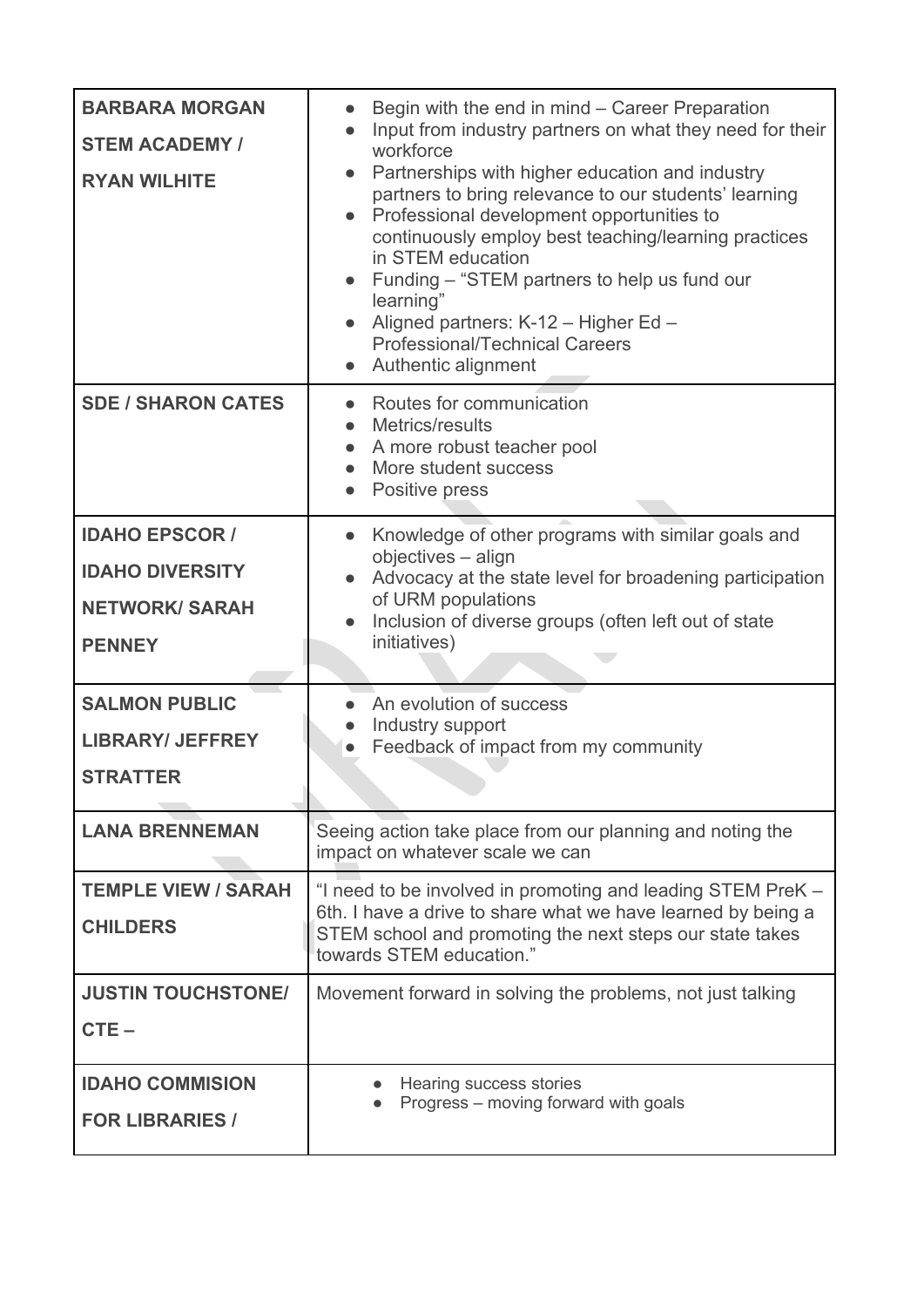| <b>STEPHANIE BAILEY-</b><br><b>WHITE</b>   |                                                                                                                                               |
|--------------------------------------------|-----------------------------------------------------------------------------------------------------------------------------------------------|
| <b>PLT / MICHELLE</b><br><b>YOUNGQUIST</b> | "If it fits with our mission and what we do."                                                                                                 |
| <b>ANONYMOUS</b>                           | Advertise to the entire state regarding STEM programs<br>on the website, inl.stem.gov                                                         |
| <b>ANONYMOUS</b>                           | Results<br>• Clear definitions of who does what<br>Networking<br>$\bullet$<br>Positive impact<br>"Leave it better than we borrowed it"        |
| <b>ANONYMOUS</b>                           | Outcomes<br>Demonstration that progress is being made<br>$\bullet$<br>Confirmation that employers are satisfied<br>A place to plug ideas into |

### <span id="page-14-0"></span>**CONTRIBUTIONS**

In addition to understanding what individual partners need to realize from their association with the Idaho STEM Ecosystem, it is also critical to understand and inventory what they have to contribute.

From meeting space to dollars to ideas, participants identified a wide range of resources they could contribute to the formation of the Idaho STEM Ecosystem.

The following table lists the identified contributions:

| <b>ORGANIZATION /</b><br><b>INDIVIDUAL</b> | <b>CONTRIBUTIONS</b>                                                                                                                                              |
|--------------------------------------------|-------------------------------------------------------------------------------------------------------------------------------------------------------------------|
| <b>NEZ PERCE TRIBE</b>                     | • Access to a local education fund<br>• Partnership with tribal education and natural<br>resource departments<br>• Cost sharing for regional events with partners |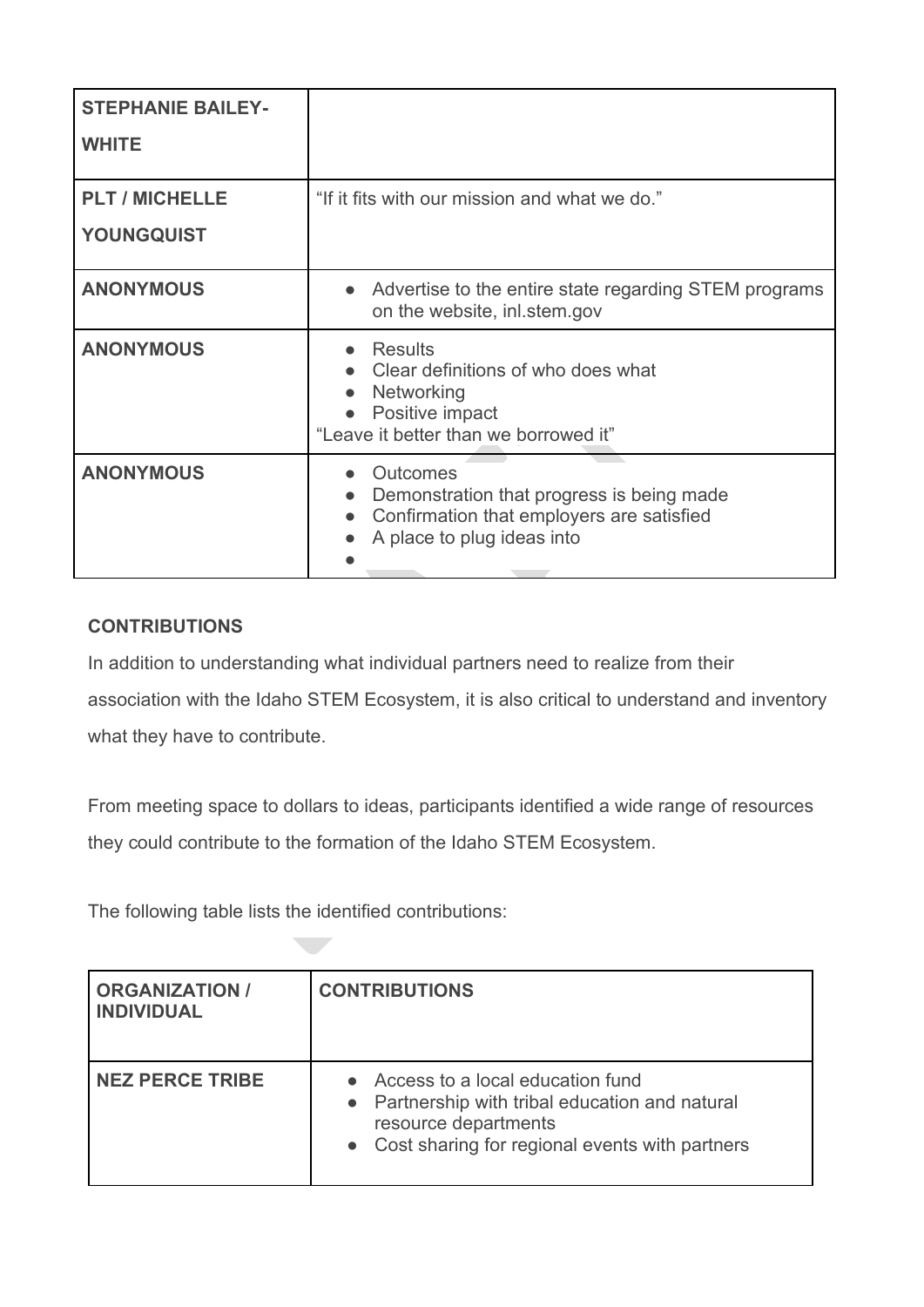| <b>WTCE, CEI / JENNIFER</b><br><b>LOPEZ</b>                                                   | Collaboration<br>Offer certification opportunities to other higher education<br>$\bullet$<br>students (outside of CEI)<br>Work with area partners to create more value in STEM<br>events<br>Host Cyber Advisory Board to understand small and<br>large business needs training                                                   |  |  |  |
|-----------------------------------------------------------------------------------------------|----------------------------------------------------------------------------------------------------------------------------------------------------------------------------------------------------------------------------------------------------------------------------------------------------------------------------------|--|--|--|
| <b>INL</b>                                                                                    | INL talent and expertise at Family STEM Nights,<br>classroom learning<br>Leadership<br>$\bullet$<br>Funding<br>Staff for outreach<br>Collaboration<br><b>Materials</b>                                                                                                                                                           |  |  |  |
| <b>MICRON</b><br><b>FOUNDATION/</b><br><b>MICRON</b>                                          | 25 years of STEM outreach experience in multiple<br>schools, school districts, etc.<br>Access to corporate and philanthropic resources<br>Access to volunteers and advisors                                                                                                                                                      |  |  |  |
| <b>IDLA / WILL</b><br><b>GOODMAN</b>                                                          | "Statewide reach, local presence in each region through<br>our regional pods, ability to write, host and virtually deliver<br>content, training center in Boise, National Rural Education<br>Affiliate for Idaho, virtual presence in all secondary<br>districts, programming staff, PD staff, coding partner for<br>the state.' |  |  |  |
| <b>DISCOVERY CENTER</b><br><b>OF IDAHO / EMILY</b><br><b>MAHON</b>                            | Resources - kits/ materials / training (PD for teachers,<br>parents, etc.)<br>Space for convenings<br>Talent - educators / staff<br>Pie-in-the-sky collaborations with partners ( <i>i.e.</i><br>exhibitions, camps, classes and programming)                                                                                    |  |  |  |
| <b>IDAHO COMMISSION</b><br><b>FOR LIBRARIES /</b><br><b>STEPHANIE BAILEY-</b><br><b>WHITE</b> | Time, talent and a bit of treasure                                                                                                                                                                                                                                                                                               |  |  |  |
| <b>WORKFORCE</b><br><b>DEVELOPMENT</b><br><b>COUNCIL</b>                                      | Funding (workforce development fund)<br>Relationships<br>Access to employers, agencies, policy makers                                                                                                                                                                                                                            |  |  |  |
| <b>IDAHO STATE</b><br><b>UNIVERSITY/ SONIA</b><br><b>MARTINEZ</b>                             | Space<br><b>Expertise</b><br>Faculty<br><b>Students</b><br><b>Existing programs</b><br>Scholarships                                                                                                                                                                                                                              |  |  |  |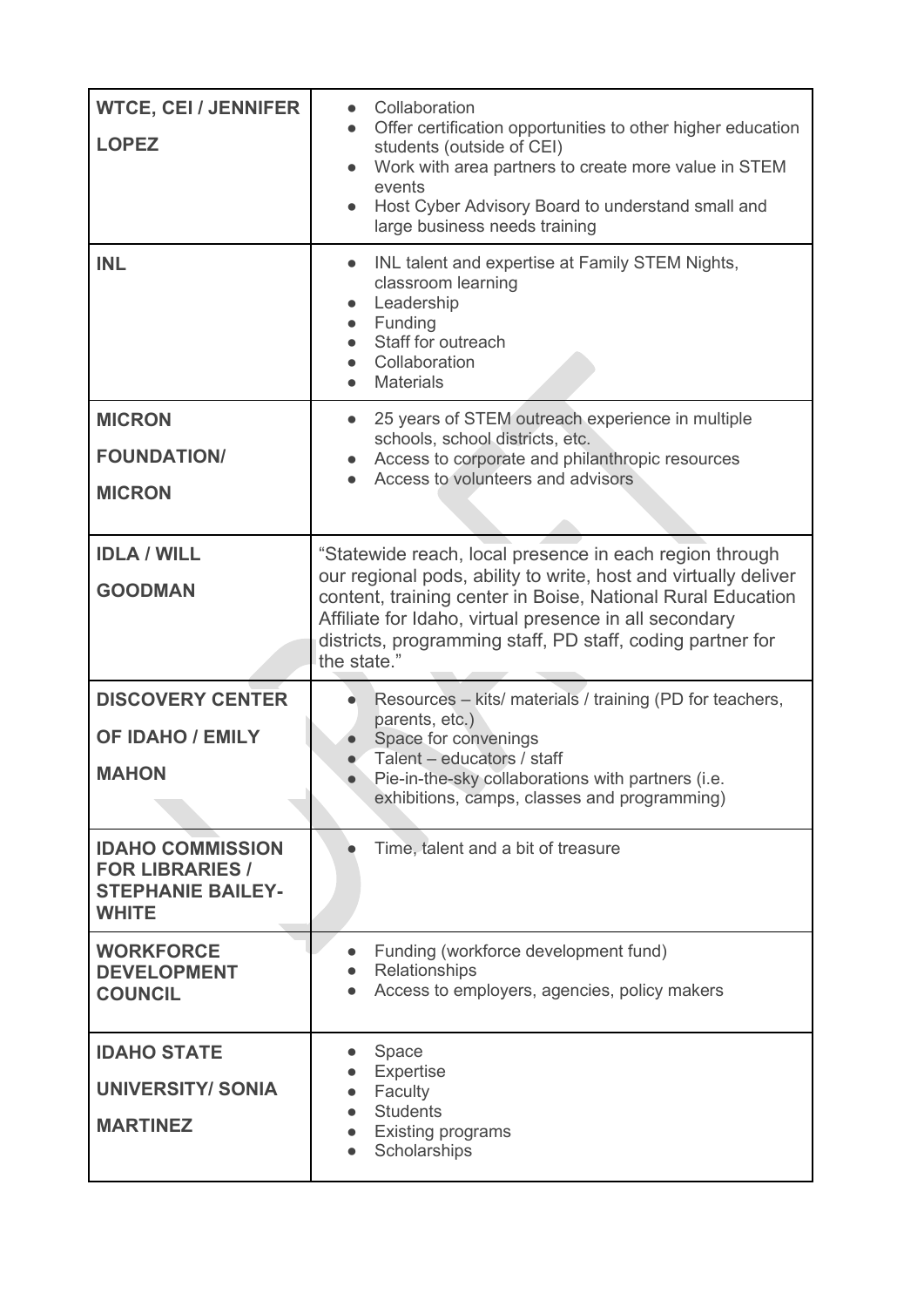| <b>UNIVERSITY OF</b><br><b>IDAHO / MELINDA</b><br><b>DAVIS</b> | Grant leadership – writing and team forming is a real<br>strength<br>I would personally long to have UI, lead a hub, especially<br>$\bullet$<br>regional, I think I could lead if needed (UI would see this<br>as within my job responsibility as STEM mentor)<br>Expertise – faculty with great wealth of knowledge<br>across STEM fields. That said, we'll need creative ways<br>to engage them as funding for "outreach" is currently<br>very limited or nonexistent.<br>Projects and research - UI have a lot of STEM<br>education projects and research efforts that should I<br>could be leveraged and contribute to bigger collaborative<br>efforts. |
|----------------------------------------------------------------|-------------------------------------------------------------------------------------------------------------------------------------------------------------------------------------------------------------------------------------------------------------------------------------------------------------------------------------------------------------------------------------------------------------------------------------------------------------------------------------------------------------------------------------------------------------------------------------------------------------------------------------------------------------|
| <b>IDAHO STATE</b><br><b>MUSEUM / EMILY</b><br><b>CHIVERS</b>  | Space (large room for events or meetings)<br>Statewide reach (state agency)                                                                                                                                                                                                                                                                                                                                                                                                                                                                                                                                                                                 |
| <b>IDAHO COMMISSION</b>                                        | We can support by including arts integration into STEM<br>activities to help connect other students                                                                                                                                                                                                                                                                                                                                                                                                                                                                                                                                                         |
| <b>ON THE ARTS /</b>                                           | We can provide i-STEM PD for those teachers interested<br>in Arts Integration through STEM                                                                                                                                                                                                                                                                                                                                                                                                                                                                                                                                                                  |
| <b>REBECCA MARTIN</b>                                          | We can support the i-STEM registration for arts teachers<br>(can this include out of school educators?)                                                                                                                                                                                                                                                                                                                                                                                                                                                                                                                                                     |
| <b>UNIVERSITY OF</b>                                           | Support                                                                                                                                                                                                                                                                                                                                                                                                                                                                                                                                                                                                                                                     |
| <b>IDAHO / CLAIRE</b>                                          | Money<br>Partnerships<br>$\bullet$                                                                                                                                                                                                                                                                                                                                                                                                                                                                                                                                                                                                                          |
| <b>SPONSELLER</b>                                              | Networking<br>Credibility<br>Communications<br>Synergy                                                                                                                                                                                                                                                                                                                                                                                                                                                                                                                                                                                                      |
| <b>SCHWEITZER</b>                                              | Workplace experiences<br>Internships                                                                                                                                                                                                                                                                                                                                                                                                                                                                                                                                                                                                                        |
| <b>ENGINEERING</b>                                             | Career education<br>STEM Education (circuits, robotics, etc.)                                                                                                                                                                                                                                                                                                                                                                                                                                                                                                                                                                                               |
| <b>LABORATORIES /</b>                                          | Successful organizational principles<br>Networking                                                                                                                                                                                                                                                                                                                                                                                                                                                                                                                                                                                                          |
| <b>JOHN CASSLEMAN</b>                                          | Funding (to sustainable effective organizations)                                                                                                                                                                                                                                                                                                                                                                                                                                                                                                                                                                                                            |
| <b>ION / ANNA</b>                                              | ION can communicate out – advertise and provide<br>$\bullet$<br>outreach to inform all educators                                                                                                                                                                                                                                                                                                                                                                                                                                                                                                                                                            |
| <b>ALMERICO</b>                                                | Connections to national groups working on innovative<br>STEM projects through networks                                                                                                                                                                                                                                                                                                                                                                                                                                                                                                                                                                      |
|                                                                | Dimensions of success observers to help with quality<br>$\bullet$<br>programming of STEM in and out of school settings                                                                                                                                                                                                                                                                                                                                                                                                                                                                                                                                      |
| <b>SHOSHONE-</b>                                               | Time for STEM projects<br>$\bullet$<br>Space at the hotel/event center<br>$\bullet$                                                                                                                                                                                                                                                                                                                                                                                                                                                                                                                                                                         |
| <b>BANNOCK TRIBES /</b>                                        | Collaboration with diverse underserved populations<br>$\bullet$<br>Cultural diversity workshops                                                                                                                                                                                                                                                                                                                                                                                                                                                                                                                                                             |
| <b>JESSICA JAMES</b>                                           |                                                                                                                                                                                                                                                                                                                                                                                                                                                                                                                                                                                                                                                             |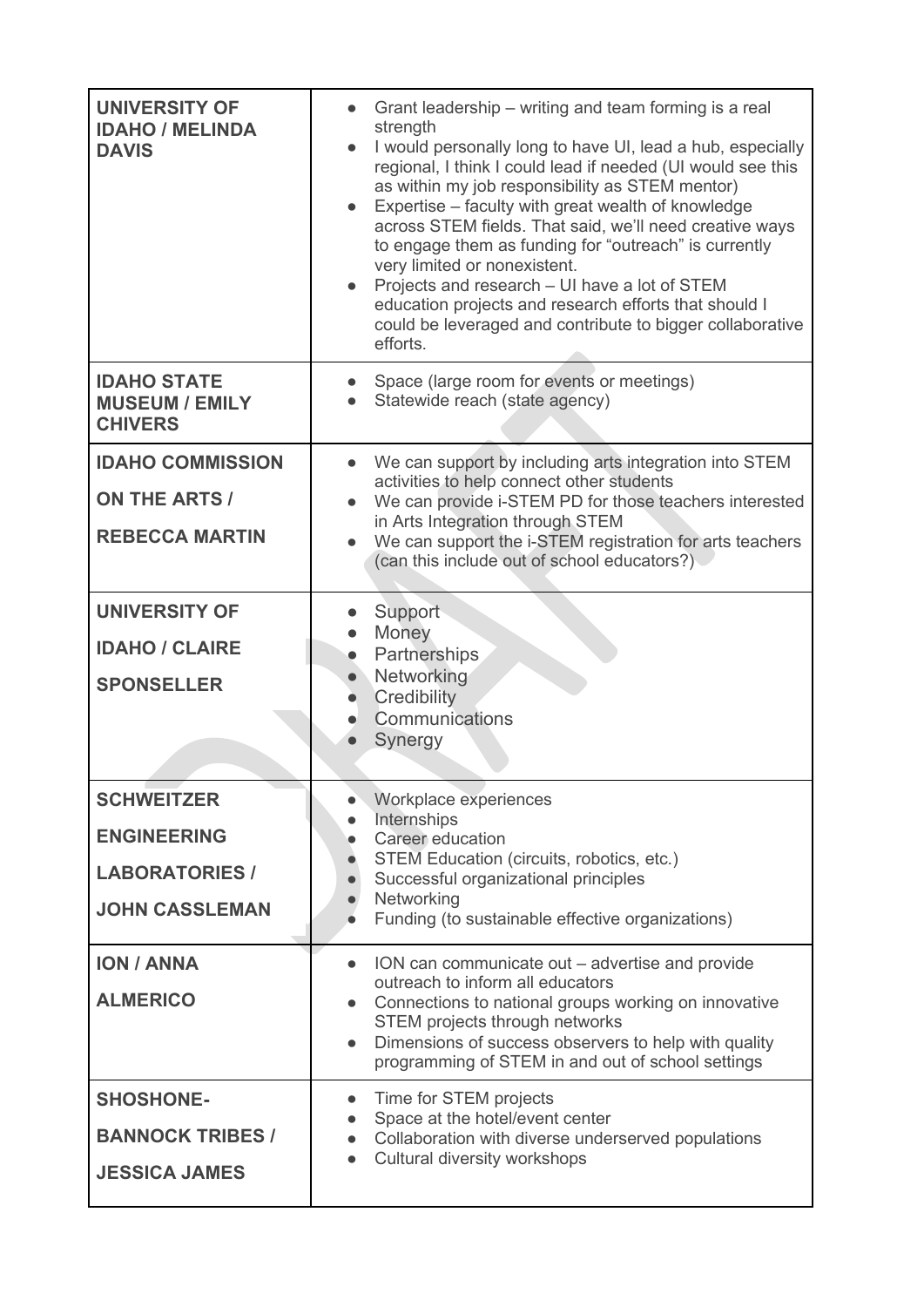| <b>CSI / JOHN HUGHES</b>                                           | Time and commitment<br>Access<br>Dissemination of information<br>Central hub                                                                                                                                                                                                                                                                                                   |  |  |  |
|--------------------------------------------------------------------|--------------------------------------------------------------------------------------------------------------------------------------------------------------------------------------------------------------------------------------------------------------------------------------------------------------------------------------------------------------------------------|--|--|--|
| <b>IDAHO PTV / CINDY</b><br><b>LUNTE</b>                           | "We have connections to small rural communities<br>throughout the state and they look to us for STEM<br>programs. We are a trusted source."                                                                                                                                                                                                                                    |  |  |  |
| <b>CHOBANI / PAUL</b><br><b>CASEY / PORTER</b><br><b>LONG</b>      | Hosting meetings (events) to enable promote this<br>collaboration<br>Externships – teachers, bringing needs to the classroom<br>Active, engaged community and state partners<br>$\bullet$<br>Job opportunities in STEM<br>$\bullet$<br>A community meeting space<br>$\bullet$<br>Activity sponsor for events related to our mission                                            |  |  |  |
| <b>CTE / JUSTIN</b><br><b>TOUCHSTONE</b>                           | Network of CTE teachers<br>Professional development opportunities for CTE<br>$\bullet$<br>teachers <sup>®</sup><br>Connections to administrators and superintendents<br>Access to post-secondary technical colleges<br>$\bullet$<br>Access to governmental decision makers - workforce<br>$\bullet$<br>development council<br>Connection to industry partners<br>Meeting space |  |  |  |
| <b>COLLEGE OF</b><br><b>SOUTHERN IDAHO /</b><br><b>HEIDI ADAMS</b> | Meeting space and organizational efforts in Region IV<br>$\bullet$<br>5-10 hours per week of time if there is strong alignment<br>of purpose. This is my job<br>I'm on the Mathematics Transition Network Steering<br>Committee (only one here). There is much overlap and I<br>can connect us up.                                                                             |  |  |  |
| <b>GIZMO - CDA /</b><br><b>BARBARA MUELLER</b>                     | Web resources of curriculum<br>Helping with given students' agency<br>Space, equipment to share<br>Experience in creating PD<br>Create pathways for students<br>Sharing of experience<br>Willing to listen to ideas                                                                                                                                                            |  |  |  |
| <b>ISU COLLEGE OF</b><br><b>TECH / CHRIS</b><br><b>GUTHRIE</b>     | I would be willing to help organize Ecosystem activities<br>$\bullet$<br>on our side of the state<br>I could assist in engaging College of Technology<br>programs where and when applicable<br>I would participate on the communications and public<br>awareness working group                                                                                                 |  |  |  |
| <b>CWI / KAE JENSEN</b>                                            | Facilitation (digital more than physical)<br>Math support<br>i-STEM resources<br>College students as mentors                                                                                                                                                                                                                                                                   |  |  |  |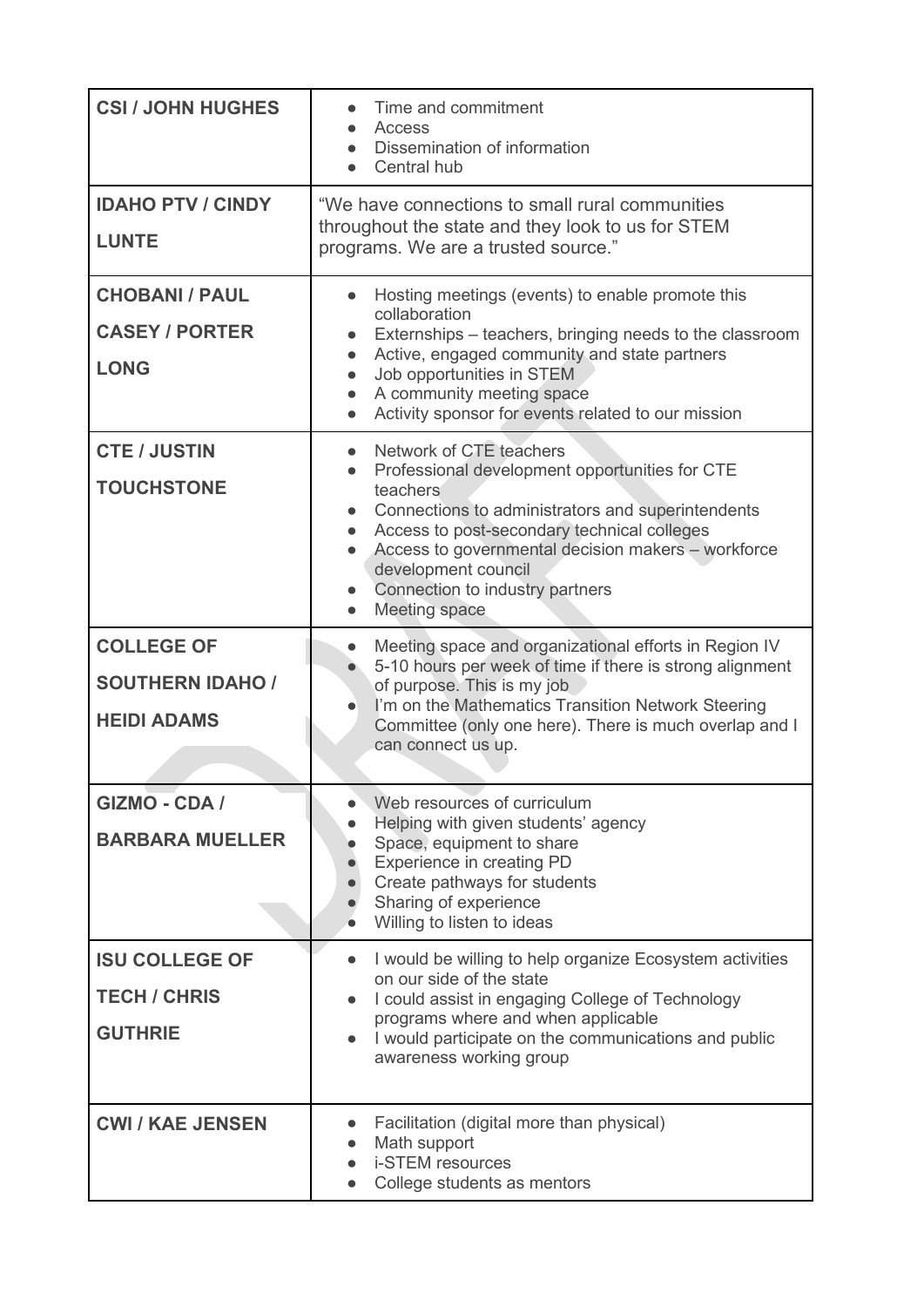| <b>BARBARA MORGAN</b><br><b>STEM ACADEMY /</b><br><b>RYAN WILHITE</b><br><b>SDE / ISTA / SHARON</b><br><b>CATES</b> | A model for what authentic, integrated project-based<br>$\bullet$<br>learning can look like at an elementary level<br>An engagement for pre-service teachers interested in<br>STEM education to hone their craft.<br>A targeted audience for entities offering enrichment<br>opportunities in STEM.<br>An audience for industry to share their experience and<br>needs with the next generation of workers.<br>Space to host regional STEM events.<br>$\bullet$<br>Standards class<br>Website<br>List of superintendents, principals and curriculum<br>$\bullet$<br>directors emails / contact information<br>Creation of professional development<br>$\bullet$<br>Responsibility for standards for both students and<br>teacher preparation<br>Letters of support |
|---------------------------------------------------------------------------------------------------------------------|--------------------------------------------------------------------------------------------------------------------------------------------------------------------------------------------------------------------------------------------------------------------------------------------------------------------------------------------------------------------------------------------------------------------------------------------------------------------------------------------------------------------------------------------------------------------------------------------------------------------------------------------------------------------------------------------------------------------------------------------------------------------|
| <b>IDAHO EPSCOR /</b><br><b>IDAHO DIVERSITY</b><br><b>NETWORK / SARAH</b><br><b>PENNEY</b>                          | Funding and backbone support for convening of Idaho<br>Diversity efforts<br>Mentor training for faculty<br>Research experiences via EPSCoR and GEM3<br>(www.idahogem3.org)                                                                                                                                                                                                                                                                                                                                                                                                                                                                                                                                                                                         |
| <b>SALMON PUBLIC</b><br><b>LIBRARY / JEFFREY</b><br><b>STRATTER</b>                                                 | Support<br>Money<br>Partnerships<br>Networking<br>Credibility<br>Communications<br>Synergy                                                                                                                                                                                                                                                                                                                                                                                                                                                                                                                                                                                                                                                                         |
| <b>TEMPLE VIEW /</b><br><b>SARAH CHILDERS</b>                                                                       | I can contribute by sharing knowledge and amazing<br>personal and teachers as resources<br>We learned and developed so much as a STEM school<br>we want to help and share with others<br>Temple View can be a place where other educators can<br>$\bullet$<br>come and see a STEM school in action.<br>We want to support and collaborate with other state<br>STEM leaders and schools as well                                                                                                                                                                                                                                                                                                                                                                     |
| <b>BOISE STATE</b><br><b>UNIVERSITY / DONNA</b><br><b>LLEWELLYN</b>                                                 | Space for convenings (like today)<br>Access to Boise State faculty and students who are<br>passionate about STEM and access<br>Access to existing Boise State programming (camps,<br>Engineering and science festival, aerospace day, etc.)<br>Experience with federal grant applications and project<br>$\bullet$<br>management                                                                                                                                                                                                                                                                                                                                                                                                                                   |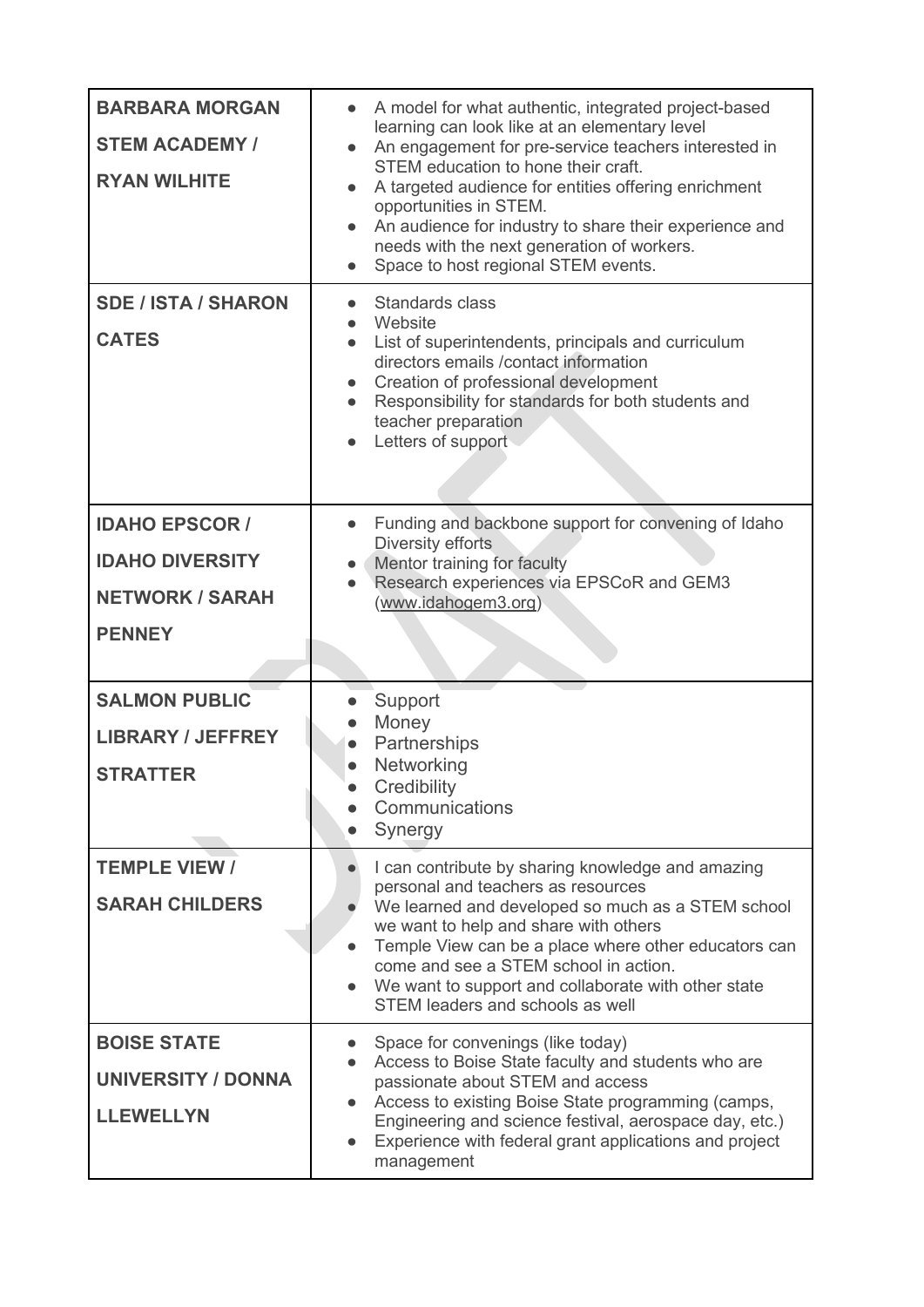| <b>FIRST / LISA LALLISS-</b><br><b>SKOGSBERG</b>                                              | Future workforce through connections with youth<br>$\bullet$<br>Connection to international group for future grants                                                                                                                                                                                                                                                                                                                                                                                                    |  |  |
|-----------------------------------------------------------------------------------------------|------------------------------------------------------------------------------------------------------------------------------------------------------------------------------------------------------------------------------------------------------------------------------------------------------------------------------------------------------------------------------------------------------------------------------------------------------------------------------------------------------------------------|--|--|
| <b>MUSEUM OF IDAHO /</b><br><b>KAREN BAKER</b>                                                | Venue space<br>Resources of the museum<br>Help the ecosystem identify regional industry partners<br>$\bullet$<br>Ability to be willing to try something and learn from it.<br>$\bullet$<br>Retool and try to improve<br>Time and attention<br>$\bullet$<br>Teacher professional development<br>$\bullet$                                                                                                                                                                                                               |  |  |
| <b>HECLA / JEFF</b><br><b>ROSSER</b>                                                          | Participation of experienced technical co. staff as<br>$\bullet$<br>mentors<br>Provide opportunities to host externs<br>Partner in Ad Hoc. / On-going manner (\$)                                                                                                                                                                                                                                                                                                                                                      |  |  |
| <b>PLT / MICHELLE</b><br><b>YOUNGQUIST</b>                                                    | Support<br>Money<br>$\bullet$<br>Partnerships<br>$\bullet$<br>Networking<br>$\bullet$<br>Credibility<br>$\bullet$<br>Communications<br>$\bullet$<br>Synergy<br>Relationships with forest sector (people) facility tours<br>State and federal agencies<br>$\circ$<br><b>Higher education</b><br>$\circ$<br>Industry<br>$\circ$<br>PD for educators (formal/nonformal, PK-16)<br>Materials and information about forests and forest<br>products<br>Access to teachers who have engaged in natural<br>resource related PD |  |  |
| <b>IDAHO COMMISSION</b><br><b>FOR LIBRARIES /</b><br><b>STEPHANIE BAILEY-</b><br><b>WHITE</b> | We've been successful in creating turn-key programs that<br>we can provide to libraries, providing all the materials that<br>might be needed. Families hungry for resources, materials<br>and programs. They want to help their kids and libraries<br>are trusted institutions, especially if they have a close<br>relationship with partners.                                                                                                                                                                         |  |  |
| <b>ANONYMOUS</b>                                                                              | Thought partner for rural communities<br>A hub for the region to lend: resources; people; skills/knowledge                                                                                                                                                                                                                                                                                                                                                                                                             |  |  |
| <b>ANONYMOUS</b>                                                                              | Contribute team and energy to accomplish getting CS course<br>required to high school graduation                                                                                                                                                                                                                                                                                                                                                                                                                       |  |  |
| <b>ANONYMOUS</b>                                                                              | I can contribute time, knowledge of school systems and private<br>sector STEM opportunities. Our organization can contribute to<br>6-9 grades after school opportunities if we can build a network<br>of mentors. We can also contribute curriculum ideas.                                                                                                                                                                                                                                                             |  |  |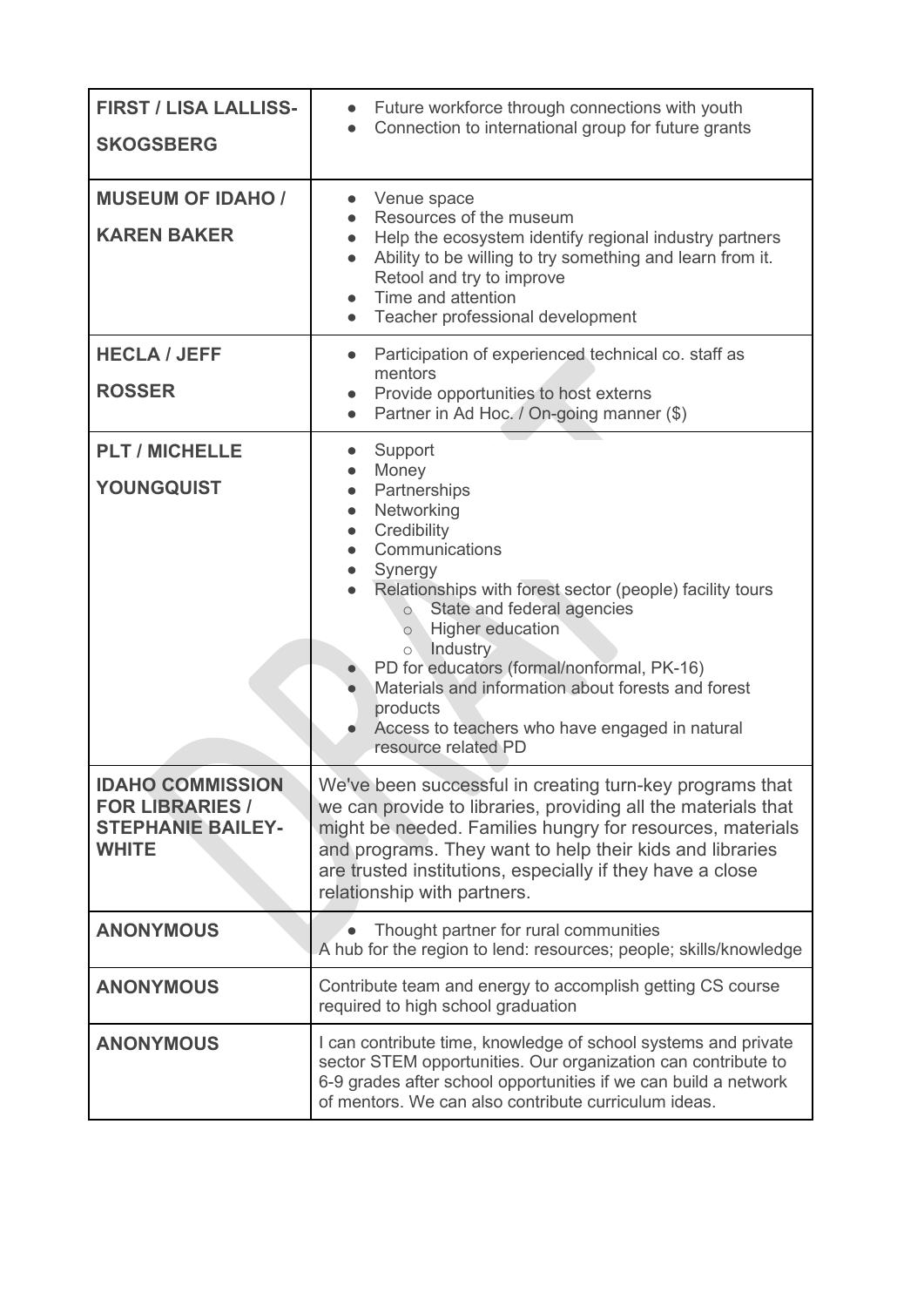### <span id="page-20-0"></span>**WORK GROUPS**

Based on the identified priorities, the following work groups were launched:

- 1. OPPORTUNITIES & ACCESS
- 2. COMMUNICATIONS & PUBLIC AWARENESS
- 3. RESOURCE IDENTIFICATION/ASSET MAPPING
- 4. CAREER PATHWAYS & EXPOSURE
- 5. EDUCATOR PREPARATION, TRAINING & SUPPORT

Each of the work groups developed a plan for action, with a date set for a follow-up meeting and a person appointed to call the meeting.

### **OPPORTUNITIES & ACCESS WORK GROUP**

The Opportunities & Access workgroup identified their main goal: break down barriers and provide equitable access to opportunities. The members discussed various barriers such as transporation, financial, cultural, etc. During these discussions, personas concept came up frequently, so Donna Llewellyn of BSU will seek support to provide the group with a workshop on how the personas are developed.

The workgroup has identified four short-term goals (1-year) that mainly deal with identifying engagers, practices, systems, learners, and personas in Idaho. There are six long-term goals (five-year) that focus on promising practices that can move the needle on equity, setting targets for improvement, and defining metrics that help define the opportunity gap and opportunity barriers. The group will reconvene in mid-late February discuss systemic way to share promising practices and to further refine the group's work flow.

### **COMMUNICATIONS & PUBLIC AWARENESS / COMMUNITY OUTREACH**

The Communications & Public Awareness group identified two priorities for their group to accomplish together:

1. Create an awareness campaign that promotes understanding of the importance of STEM education for ALL Idahoans, with knowledge of what the resources are and how to access them.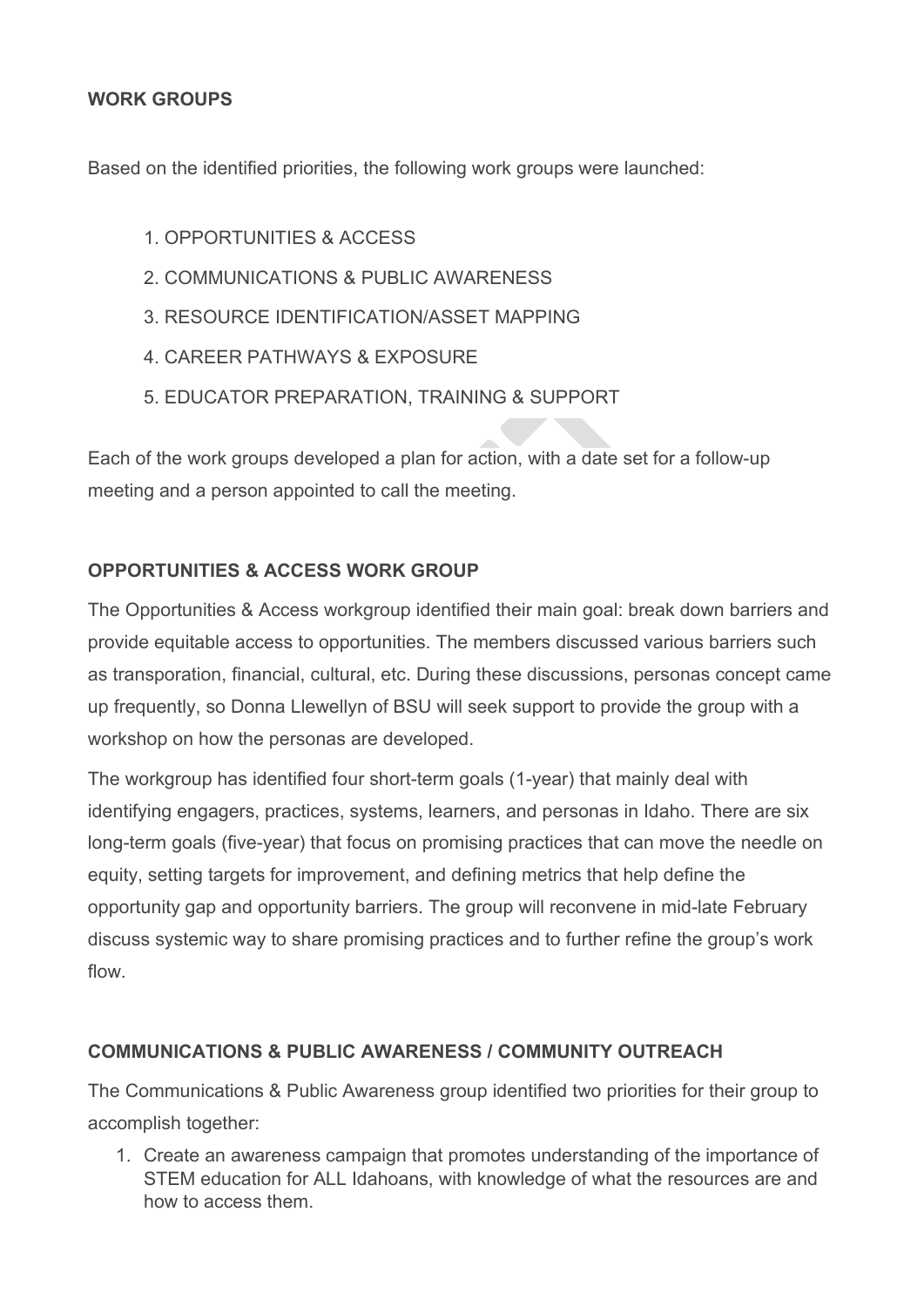2. Establish, align to and maintain a focus on and advocate for the one goal of equitable STEM education across Idaho.

The group discussed different ideas and mediums of communication that might be useful for the ecosystem to employ to best connect with different partner groups in the community. The group will convene before late May to discuss ideas that might require funding to draft grant proposals together.

The Communications & Public Awareness group will speak again on February 20 from 3:30 - 4:30 pm. The full transcript of notes from the meeting are listed in Appendix D.

### **RESOURCE IDENTIFICATION/ASSET MAPPING WORK GROUP**

The Resource Identification/Asset Mapping group identified two goals: to increase communication about current resources and to create an asset map. There were discussions on how to achieve the goals, specifically with surveying for the needs/contributions to identify gaps, learning from other ecosystems who have done asset mapping, and potentially working with Idaho Workforce Development Council for the asset map if our criteria for ecosystem's search needs mesh well with the current asset map's search functions.

The group have made plans to research assets on their own and add them to an Excel spreadsheet already created by Lana Brenneman, and they will have a conference call on January 31<sup>st</sup> at 2 p.m. MT.

### **CAREER PATHWAYS & EXPOSURE WORK GROUP**

The Career Pathways & Exposure work group discussed turning the long-term priorities into actionable tasks. Tailoring models to fit community needs and facilitating meaningful partnerships to bring career awareness were among the top priorities for the group.

The group settled on a goal of streamlining transparent information to highlight different career pathways. Hands-on experiences and a breakdown of job requirements were among tasks set for the group to outline for communities in the state. Video interviews and partnerships with local industries were means for the group to achieve some of their longer-term goals of increasing career exposure for learners and highlighting career pathways available in Idaho. This group will have a call February 5 from 2-3pm MT.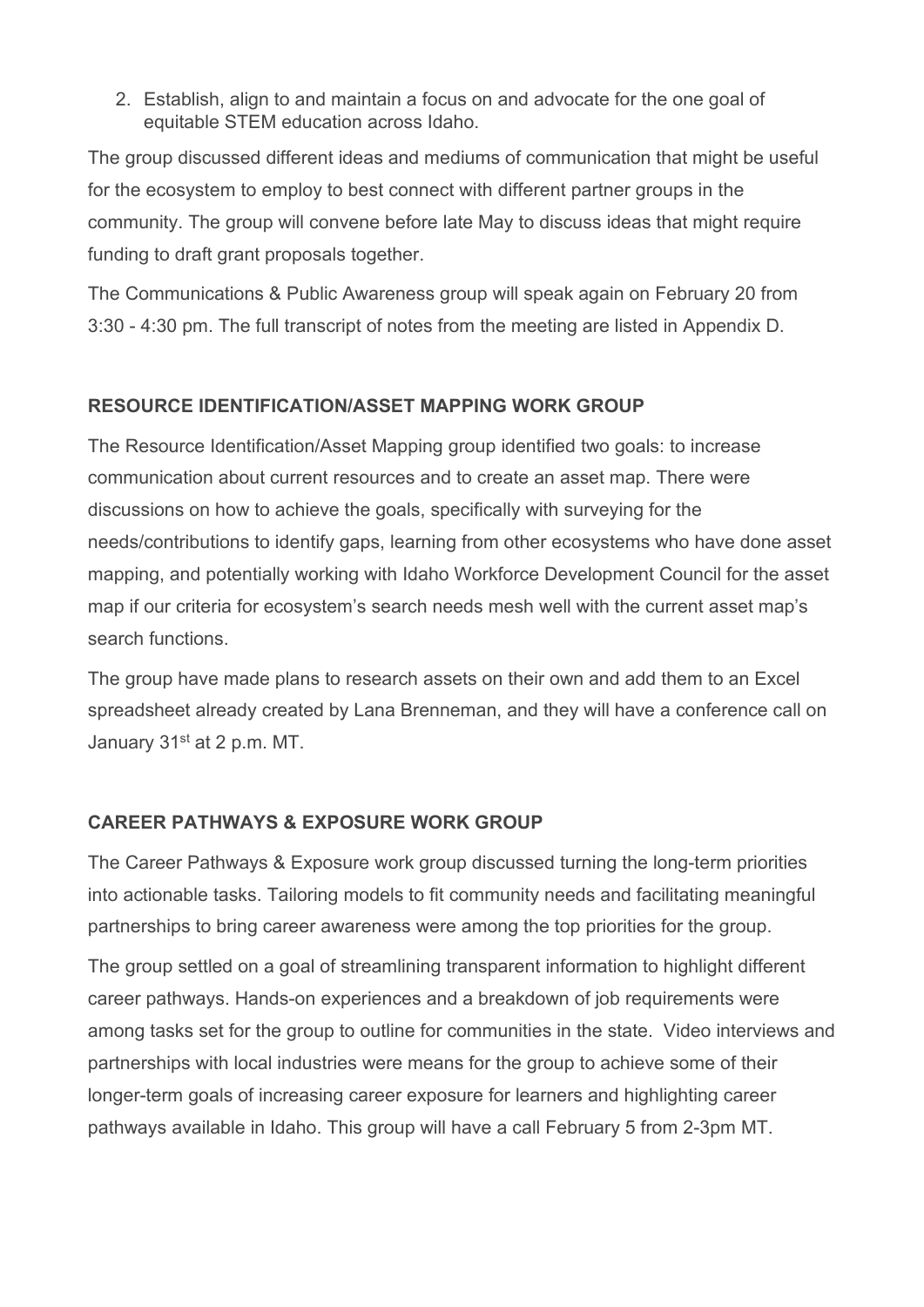### **EDUCATOR PREPARATION, TRAINING & SUPPORT WORK GROUP**

The Educator Preparation, Training & Support work group highlighted a major upcoming event and general observations in the topic area, including: the need to incorporate STEM standards into the state core standards and STEM as a collaborative discipline that encourages problem solving skills.

The group identified short-term goals to achieve, including the identification and collection of STEM PD opportunities, understanding of PD for the State Board of Education and the identification of best practices for STEM pedagogy and practices.

The group will reconvene on January 29 at 10am MT, organized by leaders Justin Touchstone and Logan LeCompte.

### <span id="page-22-0"></span>**NEXT STEPS**

After a final read out of all five work groups, the engaged Idaho leaders convened for a short networking reception and headed home. The Idaho STEM Action Center will be responsible for disseminating the final report and notes from the meeting, as well as scheduling a follow-up meeting of all partners.

Each Work Group independently selected a date for a follow-up call in January 2020 and February 2020. The Work Groups will be responsible for communicating their action items with the STEM Action Center.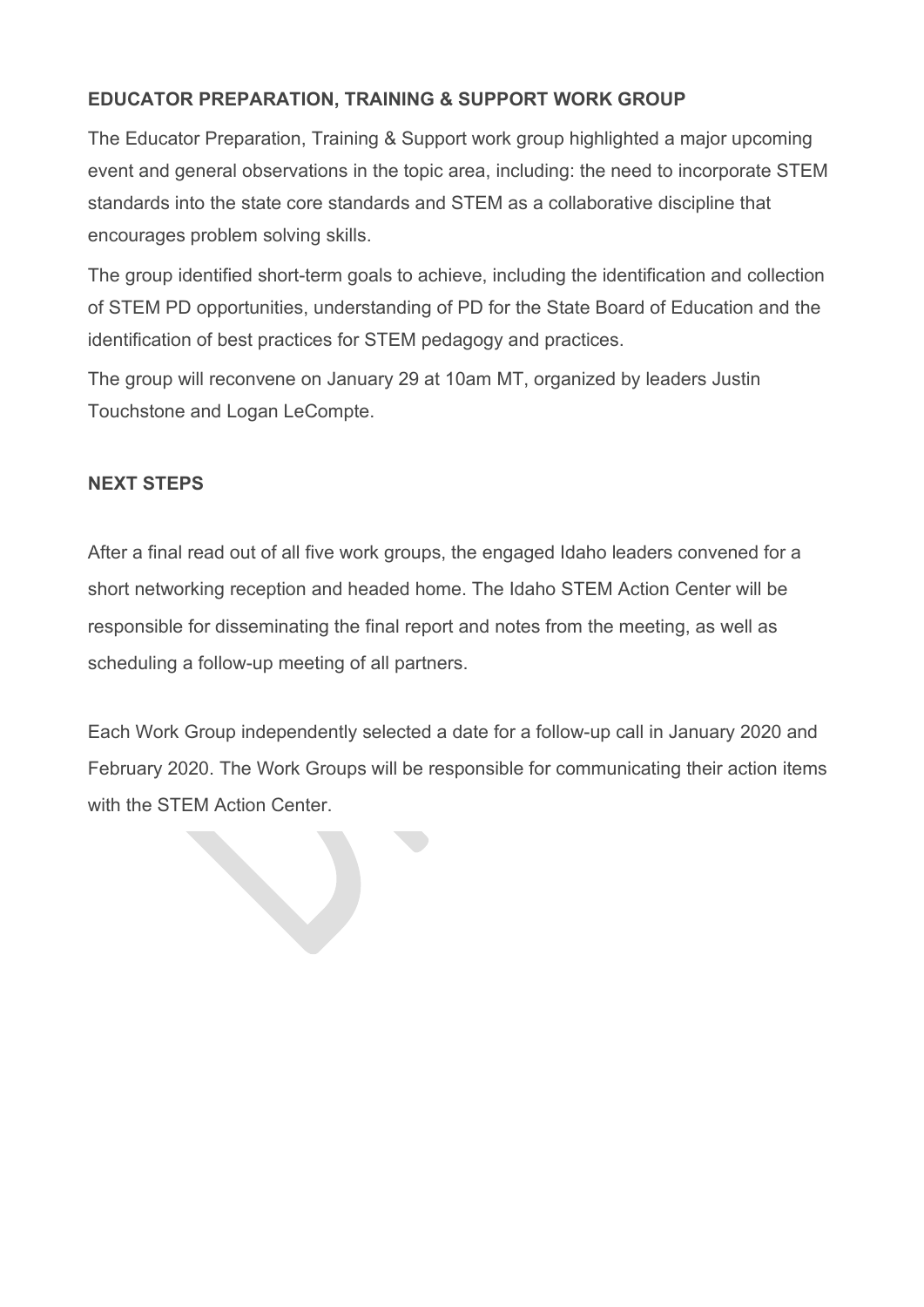## <span id="page-23-0"></span>**APPENDIX A**

## ATTENDANCE LIST FROM JANUARY DESIGN STUDIO

| <b>First</b><br><b>Name</b> | <b>Last Name</b> | <b>Email</b>                                   | <b>Job Title</b>                                                   | Company                                  | <b>Attend</b><br>ed? |
|-----------------------------|------------------|------------------------------------------------|--------------------------------------------------------------------|------------------------------------------|----------------------|
| Heidi                       | Adams            | hladams@csi.edu                                | Associate<br>Dean of<br>STEM/Dept.<br>Chair                        | College of<br>Southern Idaho             | Yes                  |
| Anna                        | Almerico         | aalmerico@jannus.org                           | <b>Director</b>                                                    | Idaho Out-of-<br><b>School Network</b>   | Yes                  |
| Cathy                       | Ammirati         | cammirati@micron.com                           | K-12 Programs<br>Coordinator                                       | Micron Technology                        | Yes                  |
| Laurie                      | Anderson         | lauranderson@micron.com                        | <b>STEM</b><br>Education<br>Outreach<br>Programs<br>Manager        | Micron Technology                        | Yes                  |
| Stephani<br>е               | Bailey-<br>White | Stephanie.bailey-<br>white@libraries.idaho.gov | <b>State Librarian</b>                                             | <b>Idaho Commission</b><br>for Libraries | Yes                  |
| Karen                       | <b>Baker</b>     | director@museumofidaho.org                     | Executive<br><b>Director</b>                                       | Museum of Idaho                          | Yes                  |
| Gail                        | <b>Ballard</b>   | gjballard@nic.edu                              | <b>Assistant Dean</b><br>of General<br><b>Studies</b>              | North Idaho<br>College                   | <b>No</b>            |
| Tracie                      | <b>Bent</b>      | tracie.bent@osbe.idaho.gov                     | <b>Chief Planning</b><br>and Policy<br>Officer                     | Idaho State Board<br>of Education        | <b>No</b>            |
| Yolanda                     | <b>Bisbee</b>    | yobiz@uidaho.edu                               | <b>Chief Diversity</b><br>Officer/ED<br>Tribal<br><b>Relations</b> | University of Idaho                      | No                   |
| Alanna                      | <b>Brenneman</b> | abrenneman@imd.idaho.gov                       | <b>STARBASE</b><br>Idaho,<br><b>Business</b><br>Manager            | <b>Idaho National</b><br>Guard           | Yes                  |
| James                       | <b>Brown</b>     | jfbrown@stemedcoalition.org                    | Executive<br>Director                                              | <b>STEM Education</b><br>Coalition       | Yes                  |
| Paul                        | Casey            | paul.casey@chobani.com                         | Research and<br>Development<br>Director                            | Chobani                                  | Yes                  |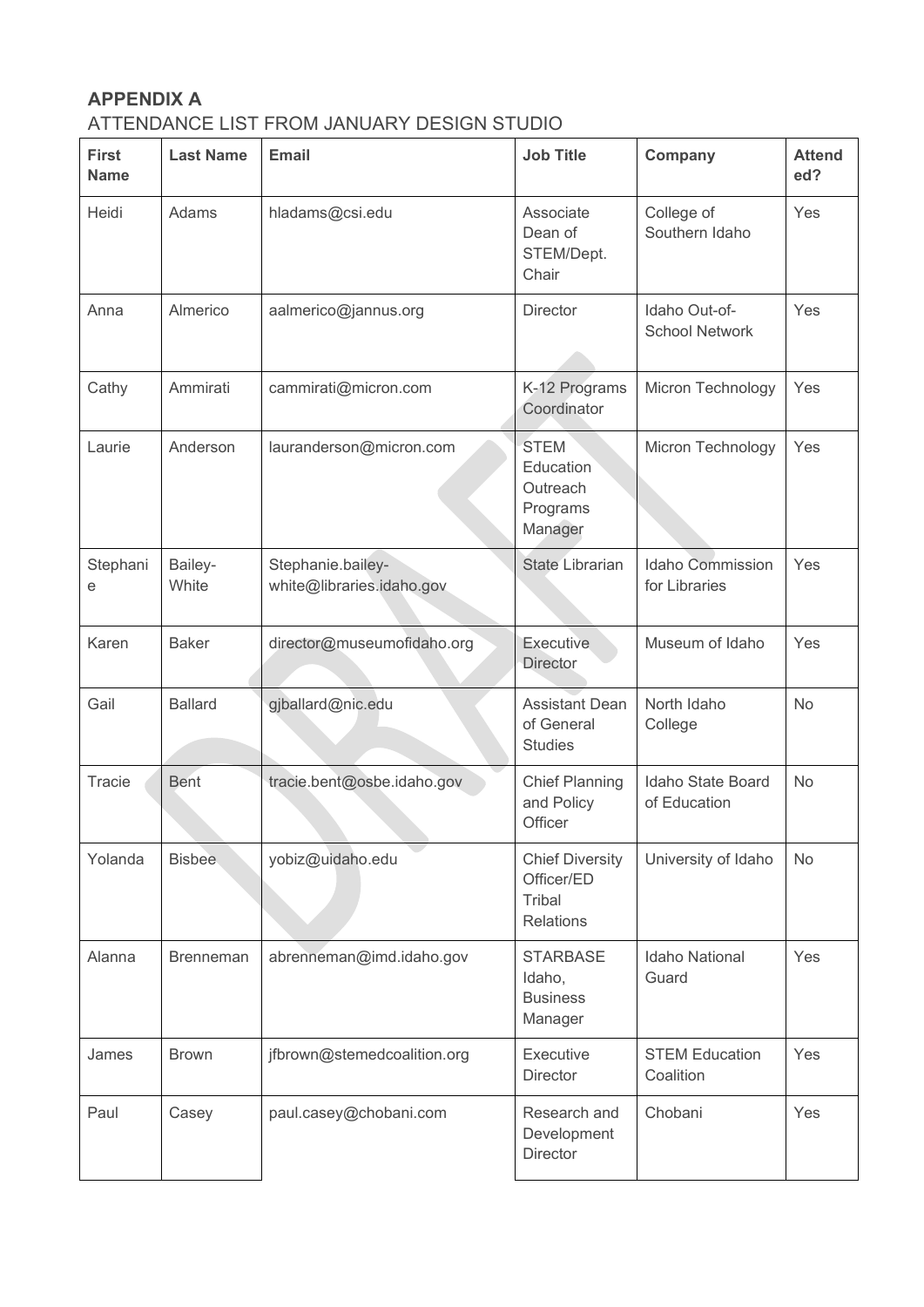| John        | Cassleman     | John cassleman@selinc.com                     | Associate<br>Program<br>Manager (K-12<br>Ed. Outreach) | Schweitzer<br>Engineering<br>Laboratories        | Yes       |
|-------------|---------------|-----------------------------------------------|--------------------------------------------------------|--------------------------------------------------|-----------|
| Sharon      | Cates         | scates@sde.idaho.gov                          | Science/STEM<br>/ISAS<br>Coordinator                   | <b>Idaho State</b><br>Department of<br>Education | Yes       |
| Sarah       | Childers      | chilsara@d91.k12.id.us                        | Principal                                              | <b>Temple View</b><br><b>Elementary School</b>   | Yes       |
| Emily       | Chivers       | emily.chivers@ishs.idaho.gov                  | Curator of<br>Education                                | <b>Idaho State</b><br><b>Museum</b>              | Yes       |
| Erica       | Compton       | erica.compton@stem.idaho.gov                  | Program<br>Manger                                      | Idaho STEM<br><b>Action Center</b>               | Yes       |
| <b>Nick</b> | Crabbs        | nick@vynyl.com                                | Partner                                                | <b>VYNYL</b>                                     | No        |
| Jon         | Craig         | Jon_Craig@outlook.com                         | Engineering<br>Consultant                              | <b>Retired</b>                                   | Yes       |
| Melinda     | Davis         | melindadavis@uidaho.edu                       | Director, STEM<br>Education                            | University of Idaho                              | Yes       |
| Jeff        | <b>Dillon</b> | jdillon@wilderschools.org                     | Superintendent                                         | <b>Wilder School</b><br><b>District</b>          | Yes       |
| Finia       | Dinh          | finia.dinh@stem.idaho.gov                     | <b>CS Program</b><br>Manager                           | Idaho STEM<br><b>Action Center</b>               | Yes       |
| Marybeth    | Flachbart     | marybeth.flachbart@educationnor<br>thwest.org | <b>Director</b>                                        | Education<br>Northwest                           | No        |
| Eric        | Forsch        | eric.forsch@commerce.idaho.gov                | <b>Business</b><br>Retention<br>Expansion<br>Manager   | Idaho Department<br>of Commerce                  | Yes       |
| Angela      | Good          | angela.good@inl.gov                           | <b>STEM</b><br>Administrator                           | Idaho National<br>Laboratory                     | Yes       |
| William     | Goodman       | will.goodman@idla.k12.id.us                   | Director of<br><b>District</b><br>Programs             | Idaho Digital<br>Learning Alliance               | Yes       |
| Rod         | Gramer        | rgramer@idahobe.org                           | President and<br>CEO                                   | Idaho Business for<br>Education                  | <b>No</b> |
| Crispin     | Gravatt       | crispin.gravatt@stem.idaho.gov                | Research and<br>Data Analyst                           | Idaho STEM<br><b>Action Center</b>               | Yes       |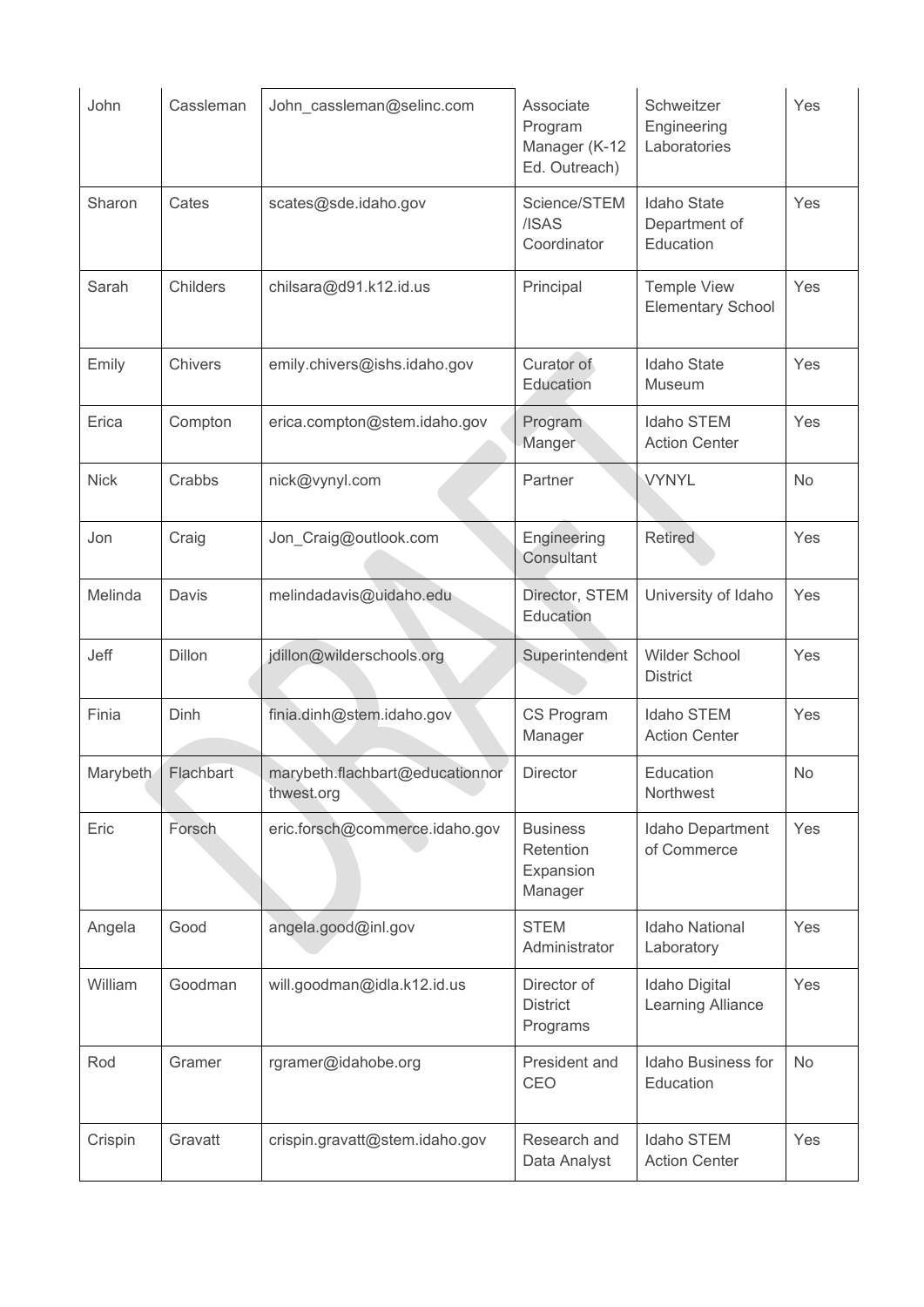| <b>Brenda</b> | Greenhalgh            | brenda.greenhalgh@inl.gov           | <b>STEM</b><br>Outreach<br>Coordinator                         | <b>Idaho National</b><br>Laboratory                 | Yes                                                        |
|---------------|-----------------------|-------------------------------------|----------------------------------------------------------------|-----------------------------------------------------|------------------------------------------------------------|
| Chris         | Guthrie               | guthchri@isu.edu                    | Director of<br><b>STEM</b> and<br>Industry<br><b>Relations</b> | <b>Idaho State</b><br>University<br>Foundation Inc. | Yes                                                        |
| Angela        | Hemingway             | angela.hemingway@stem.idaho.g<br>OV | Executive<br><b>Director</b>                                   | Idaho STEM<br><b>Action Center</b>                  | Yes                                                        |
| Jim           | Heuring               | jheuring@imd.idaho.gov              | <b>STARBASE</b><br>Idaho, Director                             | Idaho National<br>Guard                             | Yes                                                        |
| David         | Hill                  | davehillsboe@gmail.com              | <b>Vice President</b>                                          | State Board of<br>Education                         | Yes                                                        |
| John          | Hughes                | jhughes@csi.edu                     | Instructional<br><b>Support Dean</b>                           | College of<br>Southern Idaho                        | Yes                                                        |
| Jessica       | James                 | jjgrant@sbtribes.com                | <b>Tribal Youth</b><br>Education<br>Program<br>Manager         | Shoshone-<br><b>Bannock Tribes</b>                  | Yes                                                        |
| Kae           | Jensen                | kaejensen@cwi.edu                   | Dean of Math<br>and Science                                    | College of Western<br>Idaho                         | Yes                                                        |
| Randy         | Jensen                | randyj@sd381.k12.id.us              | Superintendent                                                 | <b>American Falls</b><br><b>School District</b>     | No - but<br>had a<br>sub<br>(Chris<br><b>Torges</b><br>en) |
| Lisa          | Lalliss-<br>Skogsberg | lisa lalliss skogsberg@msn.com      | Regional<br>Director, Idaho                                    | <b>FIRST</b>                                        | Yes                                                        |
| Jay           | Larsen                | jlarsen@idahotechcouncil.org        | President                                                      | Idaho Technology<br>Council                         | Yes                                                        |
| Logan         | LeCompte              | llecompte@pltw.org                  | Director of<br>School<br>Engagement                            | Project Lead the<br>Way (PLTW)                      | Yes                                                        |
| Dave          | Lent                  | dlent@senate.idaho.gov              | Senator                                                        | Legislature                                         | No                                                         |
| Lynette       | Leonard               | lynette.leonard@lposd.org           | Librarian/Stea<br>m Specialist                                 | Southside<br>Elementary                             | No                                                         |
| Donna         | Llewellyn             | donnallewellyn@boisestate.edu       | Executive<br>Director and<br>Professor                         | <b>Boise State</b><br>University                    | Yes                                                        |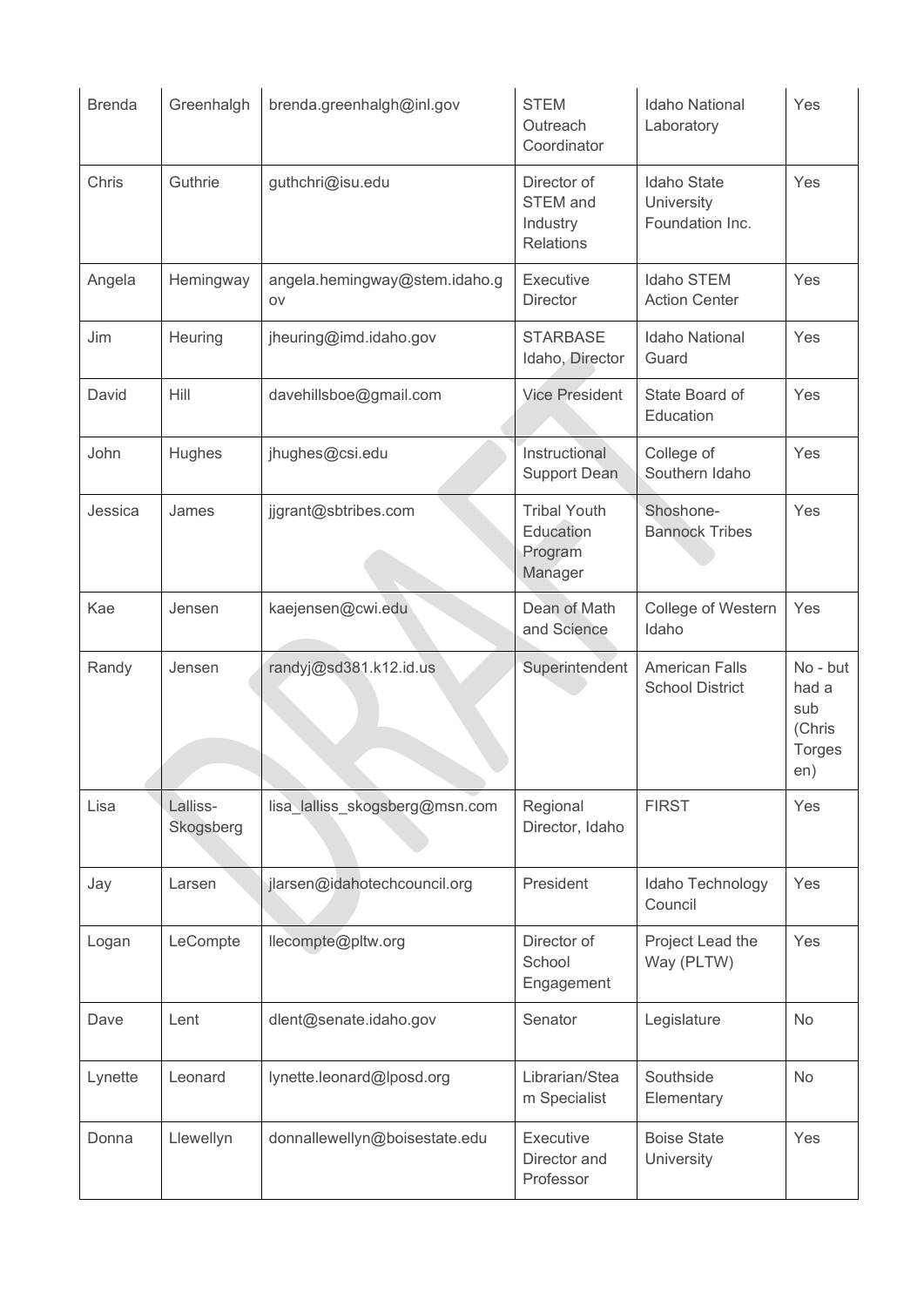| Porter         | Long            | porter.long@chobani.com       | <b>RD</b> Scientist                                     | Chobani                                            | Yes                      |
|----------------|-----------------|-------------------------------|---------------------------------------------------------|----------------------------------------------------|--------------------------|
| Jennifer       | Lopez           | jennifer.lopez@cei.edu        | Special<br>Projects<br>Coordinator                      | WTCE, College of<br>Eastern Idaho                  | Yes                      |
| Cindy          | Lunte           | cindy.lunte@idahoptv.org      | Education<br>Manager                                    | <b>Idaho Public</b><br>Television                  | Yes                      |
| Kaitlin        | Maguire         | istem@stem.idaho.gov          | <b>i-STEM</b><br>Coordinator,<br><b>Grant Writer</b>    | Idaho STEM<br><b>Action Center</b>                 | Yes                      |
| Emily          | Mahon           | e.mahon@dcidaho.org           | Education<br><b>Director</b>                            | <b>Discovery Center</b><br>of Idaho                | Yes                      |
| Rebecca        | Martin          | rebecca.martin@arts.idaho.gov | <b>Arts Education</b><br>Director                       | <b>Idaho Commission</b><br>on the Arts             | Yes                      |
| Sonia          | Martinez        | martsoni@isu.edu              | <b>STEM</b><br>Diversity and<br>Outreach<br>Coordinator | <b>Idaho State</b><br><b>University</b>            | Yes                      |
| John           | McFarlane       | partnerships@stem.idaho.gov   | Partnership<br>Program<br>Coordinator                   | Idaho STEM<br><b>Action Center</b>                 | No                       |
| Shannon        | McGuire         | shannon@sparkstrats.com       | Chief<br>Empowerment<br>Officer                         | Spark!                                             | No                       |
| <b>Barbara</b> | Mueller         | info@gizmo-cda.org            | Executive<br>Director                                   | Gizmo-Cda                                          | Yes                      |
| Jean           | <b>Mutchie</b>  | fitzgerj@slhs.org             | Community<br>Health                                     | St. Luke's                                         | No                       |
| <b>Beth</b>    | Oppenheim<br>er | boppenheimer@idahoaeyc.org    | Executive<br><b>Director</b>                            | Idaho AEYC                                         | No - but<br>had a<br>sub |
| Sarah          | Penney          | sarahp@uidaho.edu             | Program<br>Manager                                      | <b>Idaho NSF</b><br>EPSCoR-<br>University of Idaho | Yes                      |
| Jeff           | Rosser          | jrosser@hecla-mining.com      | Director -<br>Continuous<br>Improvement                 | <b>Hecla Mining</b><br>Company                     | Yes                      |
| JJ             | Saldana         | juan.saldana@icha.idaho.gov   | Community<br>Resource Dev.<br>Specialist                | Idaho Commission<br>on Hispanic Affairs            | Yes                      |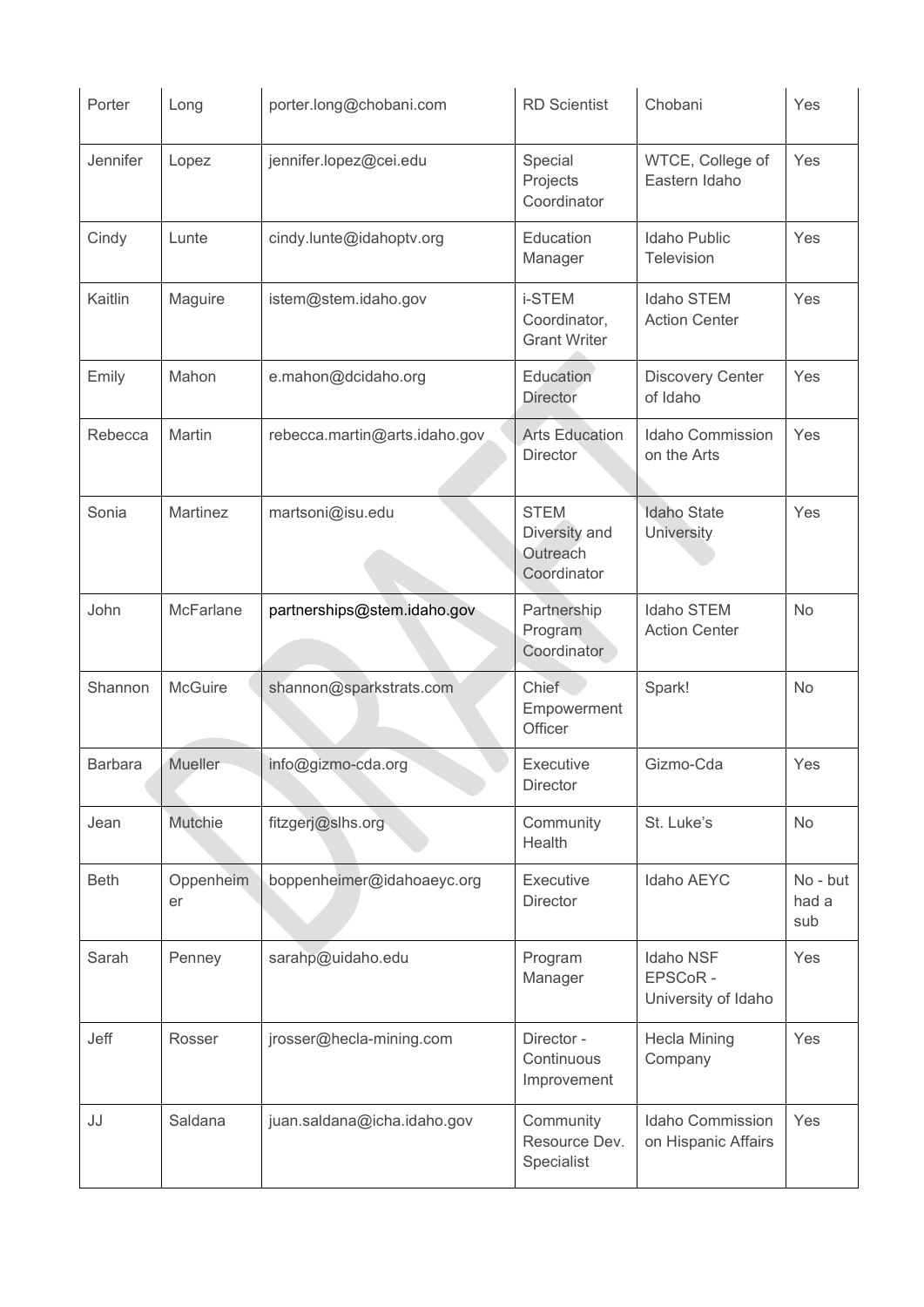| Wendi    | <b>Secrist</b>  | wendi.secrist@wdc.idaho.gov             | Executive<br><b>Director</b>                            | Idaho Workforce<br>Development<br>Council                                    | Yes |
|----------|-----------------|-----------------------------------------|---------------------------------------------------------|------------------------------------------------------------------------------|-----|
| Kay      | Seven           | kseven@nezperce.org                     | Adult<br>Education<br><b>Director</b>                   | Nez Perce Tribe                                                              | Yes |
| Sunshine | Shepherd        | sunshine@americanindianservice<br>s.org | AIS PREP Site<br><b>Director</b>                        | American Indian<br><b>Services Pre</b><br>Freshman<br>Engineering<br>Program | Yes |
| Caty     | Solace          | caty.solace@wdc.idaho.gov               | Communicatio<br>ns and<br>Outreach<br>Manager           | Idaho Workforce<br>Development<br>Council                                    | Yes |
| Claire   | Sponseller      | csponseller@uidaho.edu                  | 4-H STEM<br>Educator                                    | University of Idaho<br>Extension                                             | Yes |
| Jeffrey  | <b>Stratter</b> | salmonlibrary1@gmail.com                | <b>Chief Problem</b><br>Solver                          | <b>Salmon Public</b><br>Library                                              | Yes |
| Kellie   | Taylor          | Kellie.Taylor@boiseschools.org          | 3rd Grade<br>Teacher-<br><b>STEM</b><br>Specialist      | Hawthorne<br><b>Elementary School</b><br>- Boise School<br><b>District</b>   | Yes |
| Justin   | Touchstone      | justin.touchstone@cte.idaho.gov         | Sr. Program<br>Quality<br>Manager -<br>Eng. Tech Ed     | Idaho Career &<br>Technical<br>Education                                     | Yes |
| Teresa   | Vail            | vista1@stem.idaho.gov                   | <b>AmeriCorps</b><br><b>VISTA</b>                       | Idaho STEM<br><b>Action Center</b>                                           | Yes |
| Ryan     | Wilhite         | wilhite.ryan@westada.org                | Principal                                               | Barbara Morgan<br>S.T.E.M. Academy                                           | Yes |
| Greg     | Wilson          | Greg. Wilson@gov.idaho.gov              | <b>Senior Policy</b><br>Advisor -<br>Education<br>focus | Office of the<br>Governor                                                    | No  |
| Shelly   | Wray            | shelly.wray@boiseschools.org            | Math<br>Supervisor                                      | <b>Boise Schools</b>                                                         | No  |
| Michelle | Youngquist      | plt@idahoforests.org                    | Education<br>Program<br>Manager                         | <b>ID Forest Products</b><br>Commission &<br>Project Learning<br>Tree (PLT)  | Yes |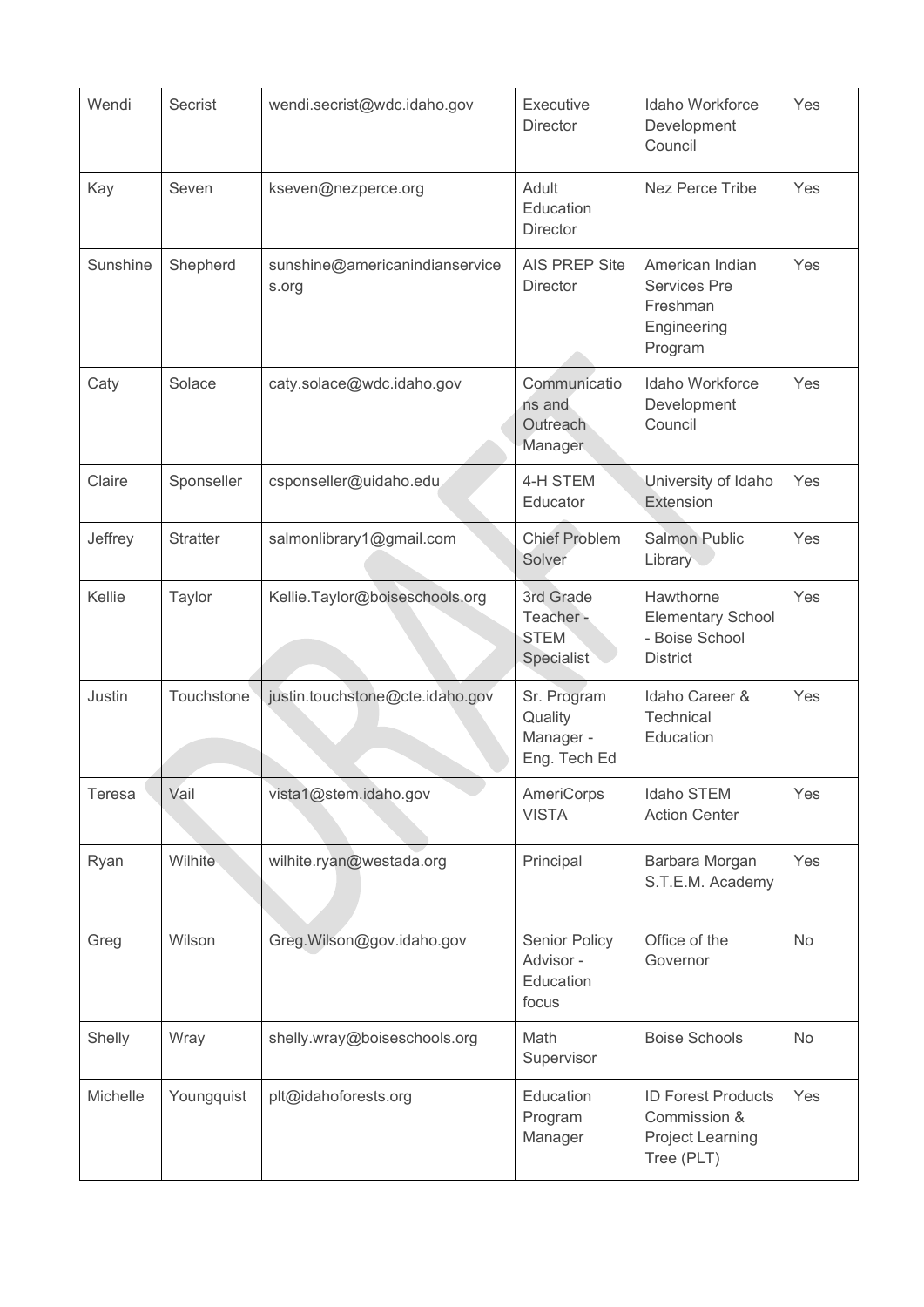### <span id="page-28-0"></span>**APPENDIX B**  AGENDA OF JANUARY INITIAL DESIGN STUDIO

#### **Idaho STEM Ecosystem – Design Studio**

*January 16, 2020*

#### **Intended Outcomes**

- Develop a shared understanding of the importance of ecosystem approach to goals
- Craft shared goals, aspirations, indicators of success for Idaho STEM Ecosystem
- Identification of constraints that stand in the way of success for Idaho
- Development of outline of action plan for Idaho, including identification of priorities, work groups, general governance structure and timeline

#### **8:00 a.m. Informal Networking and Breakfast**

- **8:30 a.m. Welcome and Introductions**
- **8:45 a.m. History of local initiative and connection to global organization**  *Overview of Idaho STEM Ecosystem Overview of STEM Learning Ecosystems Community of Practice Review of Summary Report for Idaho STEM Ecosystem*
- **9:20 a.m. Aspirations, Ideas and Crafting the Vision for Idaho**

#### **10:15 a.m. Constraints and Orthodoxies**

*What stands in the way of your aspirations?*

#### **10:35 a.m. Break**

#### **10:45 a.m. Discussion: Ecosystems in Action**

*How are other ecosystems working? What are other ecosystems achieving?*

#### **11:00 a.m. Idaho STEM Ecosystem Priorities**

*What do we intend to accomplish in 5 years? 1 year? Identify goals, implementation ideas and indicators*

#### **12:30 p.m. LUNCH and TABLE DISCUSSION about Proposed Priorities**

**1:30 p.m. Mapping Proposed Priorities With Working Strategies** How will we accomplish our priorities? Will we form working groups? (Or some other strategy?) Specifically, how will we accomplish what we hope to do and by when will we accomplish it? Examples from other ecosystems

#### **3:00 p.m. Next Steps**  Securing commitments from attendees for what they want to do, how they can help further the mission. Recap of final plan.

#### **4:30 p.m. End of Day**

<span id="page-28-1"></span>**4:30-6:30** Reception with appetizers and no host bar will follow immediately in Hatch Ballroom CD (Cash only bar)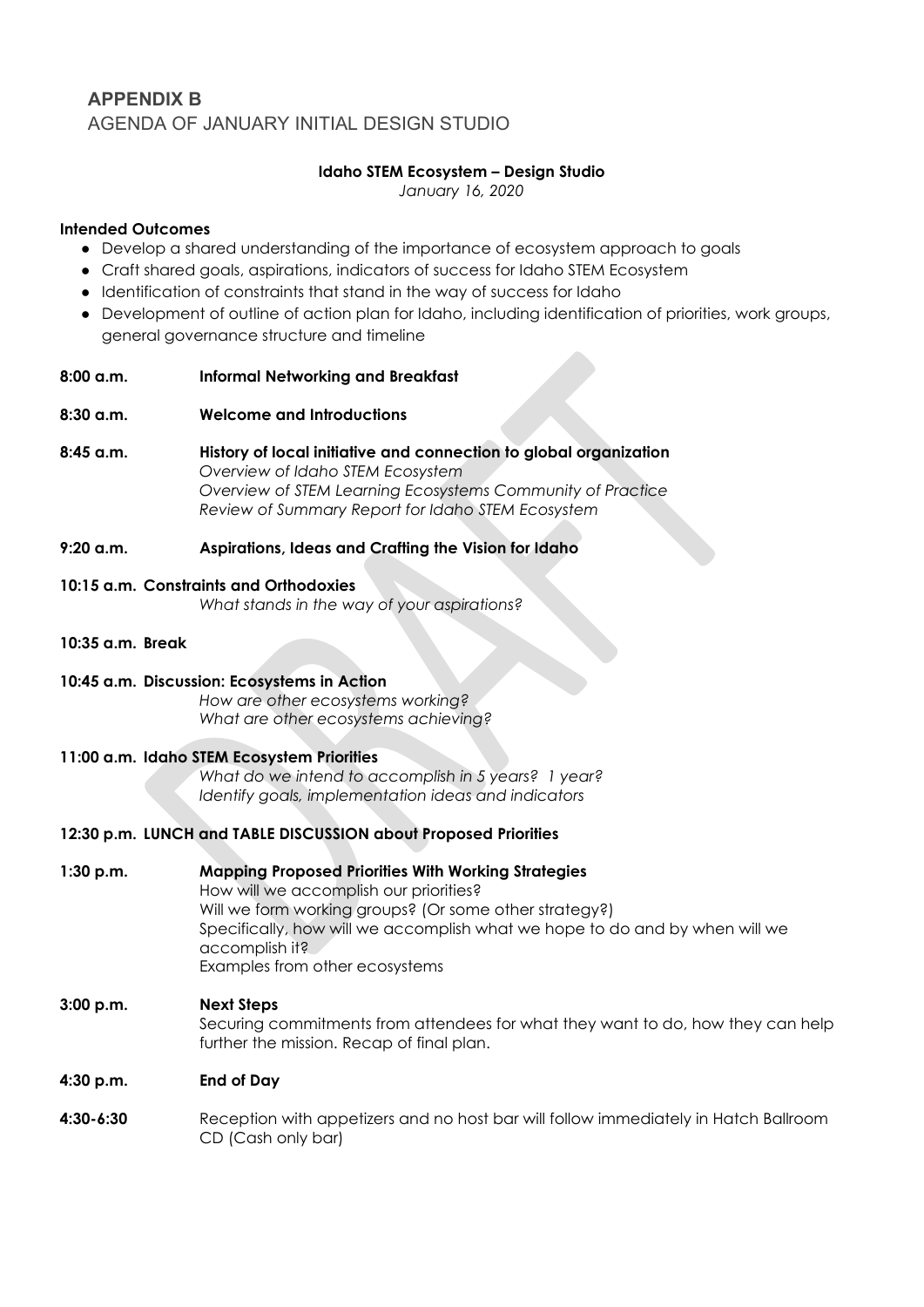### **APPENDIX C**  EXECUTIVE SUMMARY OF PARTNER INTERVIEWS

With direction from Idaho STEM Ecosystem leadership, TIES developed a series of starting questions for key ecosystem partners to acquire a deeper understanding of some of the unique opportunities, as well as challenges, facing Idaho. This information will be used to inform the direction of the planned design work scheduled for January 16, 2020, in Boise, Idaho.

In 2019, TIES interviewed a variety of partners, with several offering additional resources and information via follow-up communications.

The summaries of those interviews are included below.

# **SUMMARY**

### **ECONOMIC CHANGES**

Partners said Idaho has endured significant economic shifts in the last ten years, due in large measure, to the following:

- The automation of staple industries historically central to Idaho's economy;
- The increase in the cost of living, especially housing costs, and stagnant minimum wages;
- A large increase in the growth of the tech sector in Idaho, specifically the Boise area;
- The state's emphasis on workforce development efforts;
- A move away from the support for inclusive access to education and other training opportunities; and
- A growing population, with the region attracting new people to work and live in Idaho.

## **HOW TO ENSURE IDAHO'S FUTURE**

Partners said they believe that Idaho's economic future will be enhanced by:

- Creating stronger career pathways and training opportunities, especially in technology and adding STEM skills in seemingly unrelated fields (e.g. adding data science to psychology fields);
- Deepening connections between education and industry to reinforce skills necessary to succeed in a 22<sup>nd</sup> century economy, including stronger college and career advising;
- Investing in early childhood education, as well as teacher preparation and professional development that support problem-based learning;
- Collaboration among all partners in the state to ensure the network of all education and career pathways are well maintained and that families know how to access them; and
- Ensuring access to education and training opportunities are available for all Idaho residents, especially those in rural and remote areas of the state.

## **GOALS FOR IDAHO STEM ECOSYSTEM**

Partners said they have hope that the Idaho STEM Ecosystem will:

● Leverage existing resources and networks to foster greater collaboration among diverse organizations and populations;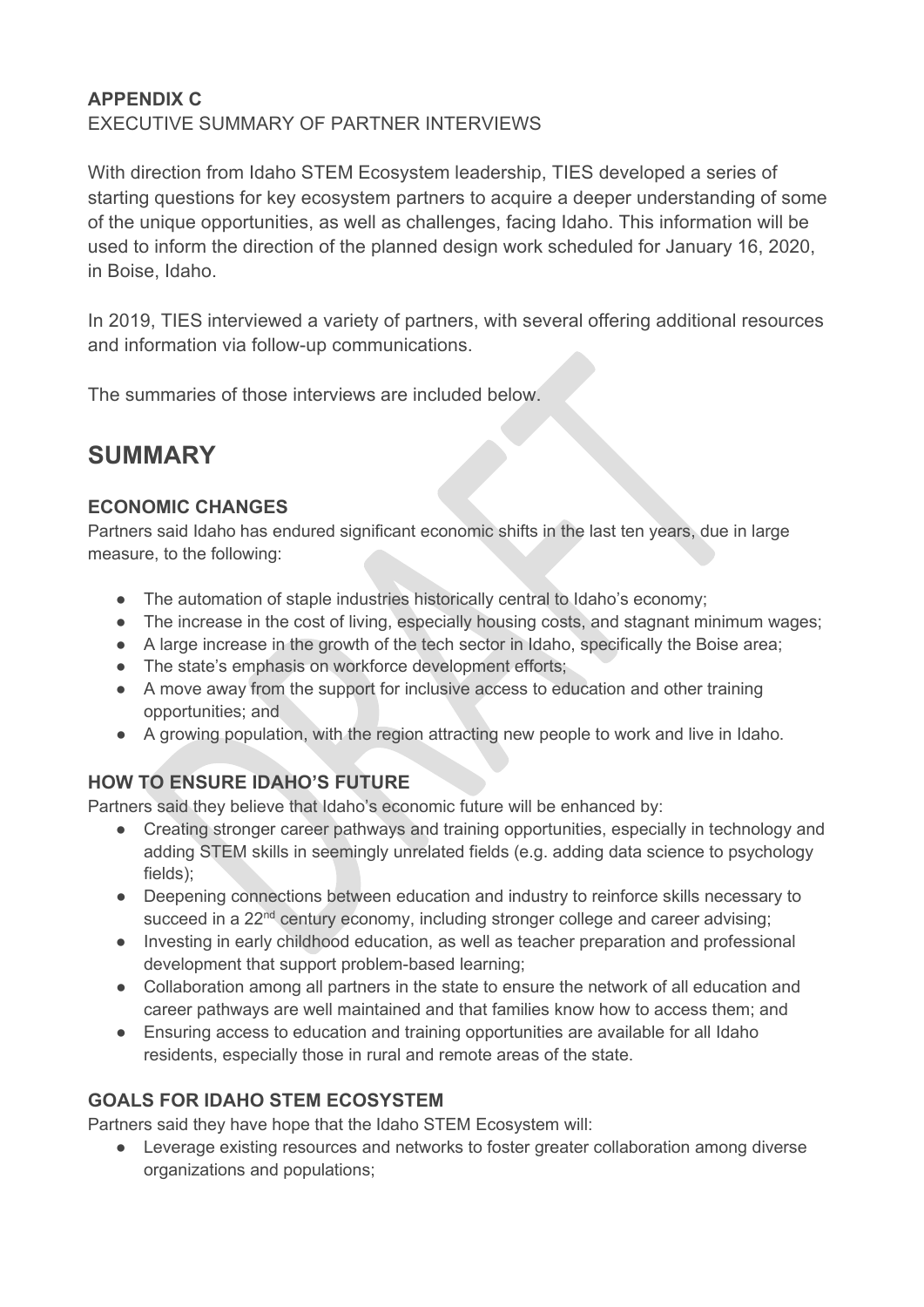- Start early and enable the provision of strong early childhood education for Idaho's youngest residents;
- Reimagine teacher preparation and professional development programs;
- Highlight existing bright spots and replicate promising practices;
- Work with state government to strengthen career pathways; and
- Support strategies that will increase access to STEM opportunities for all populations in Idaho.

### **SPECIAL CHALLENGES TO ADDRESS**

Partners said special challenges that can and should be addressed are:

- Remote regions in the state with no access to broadband and limited access to education and training opportunities;
- Stronger pathways to careers that pay livable wages;
- Shifts in state political climate and policy;
- Racial and ethnicity-related achievement gaps due to limited access to STEM opportunities.

### **ASSETS IN THE IDAHO STEM ECOSYSTEM**

The following assets were mentioned by partners in the development of Idaho's STEM Ecosystem:

- The Idaho STEM Action Center is the right partner to lead the ecosystem work:
- The state's three public state universities collaborate well together and are able to lend a lens of research and equity to the work;
- Strong collaborative cross-sectors networks established that can be leveraged to scale positive impact;
- The Idaho Diversity Network has been convening diverse populations and has access and support to specific STEM opportunities and making those connections between business, industry and those communities;
- Development of an [asset map](https://public.tableau.com/profile/idaho.workforce.development.council#!/vizhome/CER_Tableau_Map1/Info_Focus) (beta form) to look at college and career exploration activities;
- The teacher externship program available to expose teachers to current industries; and
- Idaho's economy overall is strong, consistently remaining one of the fastest growing states in the nation.

## **KEY TAKEAWAYS - QUOTABLE FROM INTERVIEWS**

### STRONG, SUSTAINABLE PARTNERSHIPS ARE IMPORTANT

"It's important to have **all partners in agreement** that this is an important and necessary thing to pursue. This is not a pilot where we say we're just going to try this for a year or two, but **all partners see this multidisciplinary investment as an integral part of the solution.**"

"Partnerships are pretty much critical…**No one institution in the state has the critical mass to do it alone.** That's just the bottom line."

"**Communication is key**. Making sure everybody knows what we're already doing and then the replication of these really good things are critical at this point."

"If you look at that whole network of different routes, nobody owns the process of ensuring that they (education and workforce pathways) are well defined; that they are well lit; that they are paved; that they are accessible. What do you do when you want to switch paths or switch lanes? **I**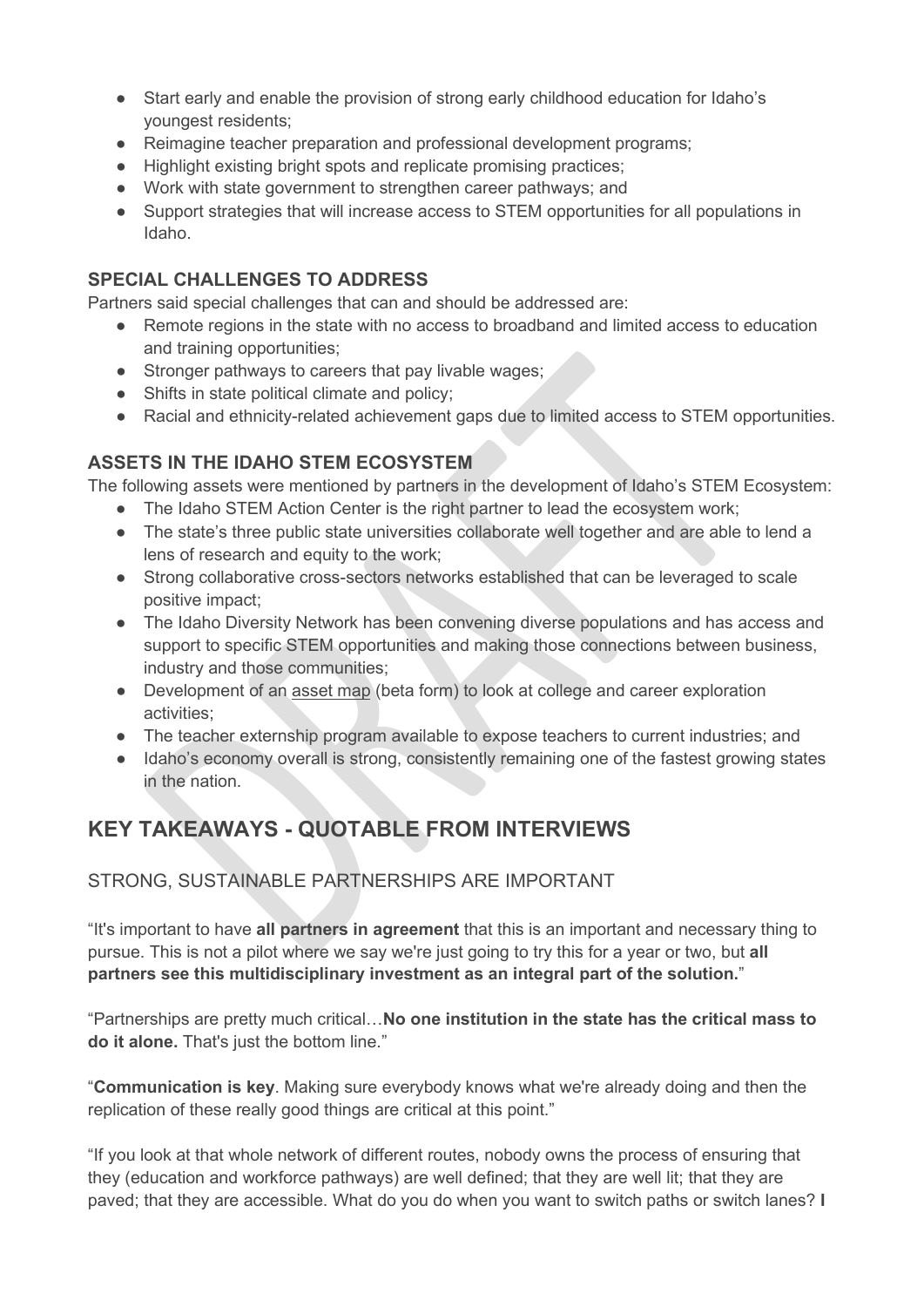**think that if we don't work together, if we only worry about our own pathway, that will never change.**"

"We have **great universities and three public universities**, but we **don't have the critical mass to be education leaders on our own**, nor do we have access to all the communities without partners and particularly the community and industrial partners in those hard to reach areas. **Partnerships are the only way we're going to reach everyone**, so those partnerships are invaluable to us."

#### EQUITY AND ACCESS IS A MAJOR GAP TO ADDRESS

"There are lots of areas within Idaho that are education deserts - by definition there is **nothing within 50 miles from their home where they can get an education.** So, what are we doing to combat that?"

"**Building bridges and making connections** between potential STEM students and, you know, future workforce in the industry is critical."

"Accessibility. I know that **if you have the resources, you can definitely participate** in STEM education and get more involved. But **accessibility is a problem for many communities throughout the state.**"

"There are **inequities in different regions of the state**. We're seeing challenges in some of our communities in the northern region of the state, that tended to be more extraction-based industries for decades and decades. There's a **lack of broadband** in some of those communities that's **hampering their ability to do their best, including their ability to access resources and educational opportunities.**"

"We have very few universities in the state, so I think there needs to be a real push if we don't do a better job educating our citizens, **our economy will suffer**. We have very poor and we don't have a high percentage of our population that goes on to get a college degree. **Education is going to be an obstacle. It's an obstacle of a large part of our state.**"

"There's **evidence that experiential education is a proven route** towards retention, academic success and access **to career success**. Some students, however, don't have the privilege of being able to do such things."

"There is a tendency to create **programs that are one size fits all**. I'm finding that many native and Hispanic communities do not take part in those opportunities for a number of reasons. The biggest unmet need is access to opportunity. Partially because people are not l**everaging the connection with and listening to the needs of a community that would actually bring them to the table and keep them there**."

#### EARLY CHILDHOOD EDUCATION IS AN IMPORTANT INVESTMENT FOR IDAHO'S FUTURE

"**Starting early is the key**. that's where the biggest gap lies - kids who don't have access to those resources and same opportunities as families from middle and upper classes. Those children tend to start school behind others and tend to stay behind. If we do more to **support birth through age five as a state, I think we're going to see dividends that pay off down the line.** Early childhood education and investment would be my number one priority."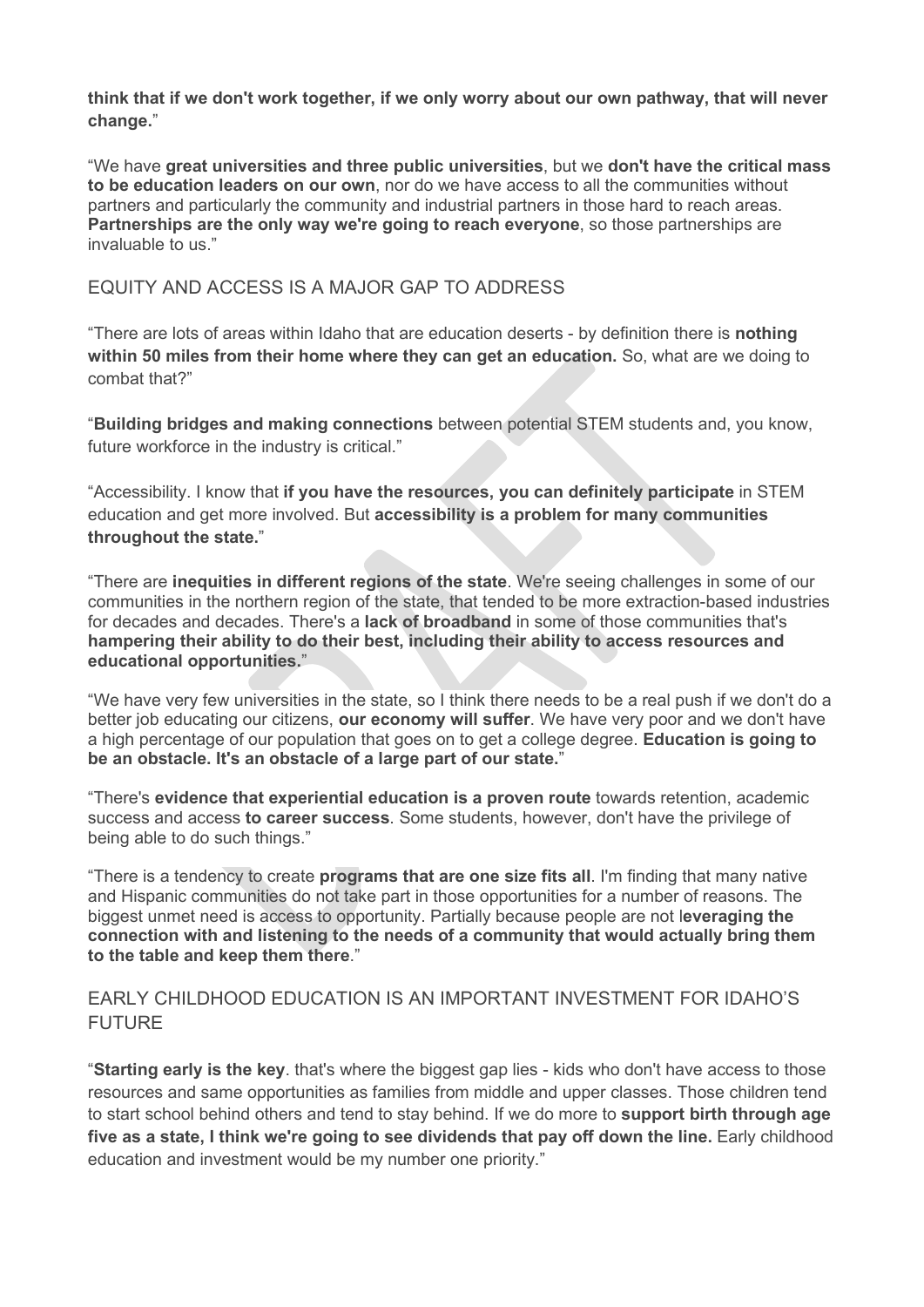"It is important that we are able to **give all kids the same opportunity - exposure to STEM activities early in their in their lives**, through their informal education. It is also critical that we have **trained educators** that know where to go for **support, resources** and for things that maybe they don't have the knowledge base or education in yet."

#### CONNECTIONS BETWEEN EDUCATION AND WORKFORCE ARE CRITICAL FOR IDAHO'S FUTURE

"There are **jobs** across the spectrum that have **changed significantly** and we need to make sure that our **workforce is able to keep up**."

"**Partnerships need to create a line of sight** between our employers, our education system, our job seekers, including transitioning adults, so that we have **clarity in what types of skills** employers are requesting."

"**Practical experiences in the workplace through internships or talking to professionals** in the field is the most critical unmet need for our students. It is getting students excited about a profession or potential careers. A student in our state should have as many opportunities to explore those opportunities as perhaps other students (in other states) do. I think **providing more time in the school day for a career exploration** would be ideal."

"We need to **provide opportunity; and opportunity without limits**. If you put opportunities for students to do things in front of them and provide an avenue for parents and the community to support that, there's been a lot of success in developing chances for students to do things that wouldn't fall under typical the curriculum that most students would do."

"Part of **building and training the community**, with a greater awareness and a real re-evaluation of technology and STEM learning as a **basic connection to health and economy, is to help develop teacher professional development**. Getting teachers to understand how to integrate these types of concepts into their classrooms."

"A lot of companies and a lot of industries that we come into contact with say, 'I don't necessarily need a kid that knows all of our aspects of our business. We can train him in that, but **we need kids who can you can think critically, who can analyze data and understand it**.' Kids **need to have more opportunities to solve problems and learn as they're doing**."

### KEEPING PACE WITH RELEVANT CHANGE FOR ECONOMIC VITALITY

"Jobs are starting to **change at a very rapid pace** and the automation of jobs is starting to happen at a very rapid pace. I think that's going to **change how our educational system needs to respond**. Industry has to be a tighter partner with us in the educational world."

"**Idaho is an entrepreneurial state** and one with few regulations for industry. I think that has **brought businesses here**, like businesses from California, to begin (tech) startups because **it's cheaper and there's less regulation**."

"The **economy is becoming more and more heavily dependent upon technology** and new technologies coming into the area. That we see for the foreseeable future and something that we're planning to address in our offerings and our support for the community and the region."